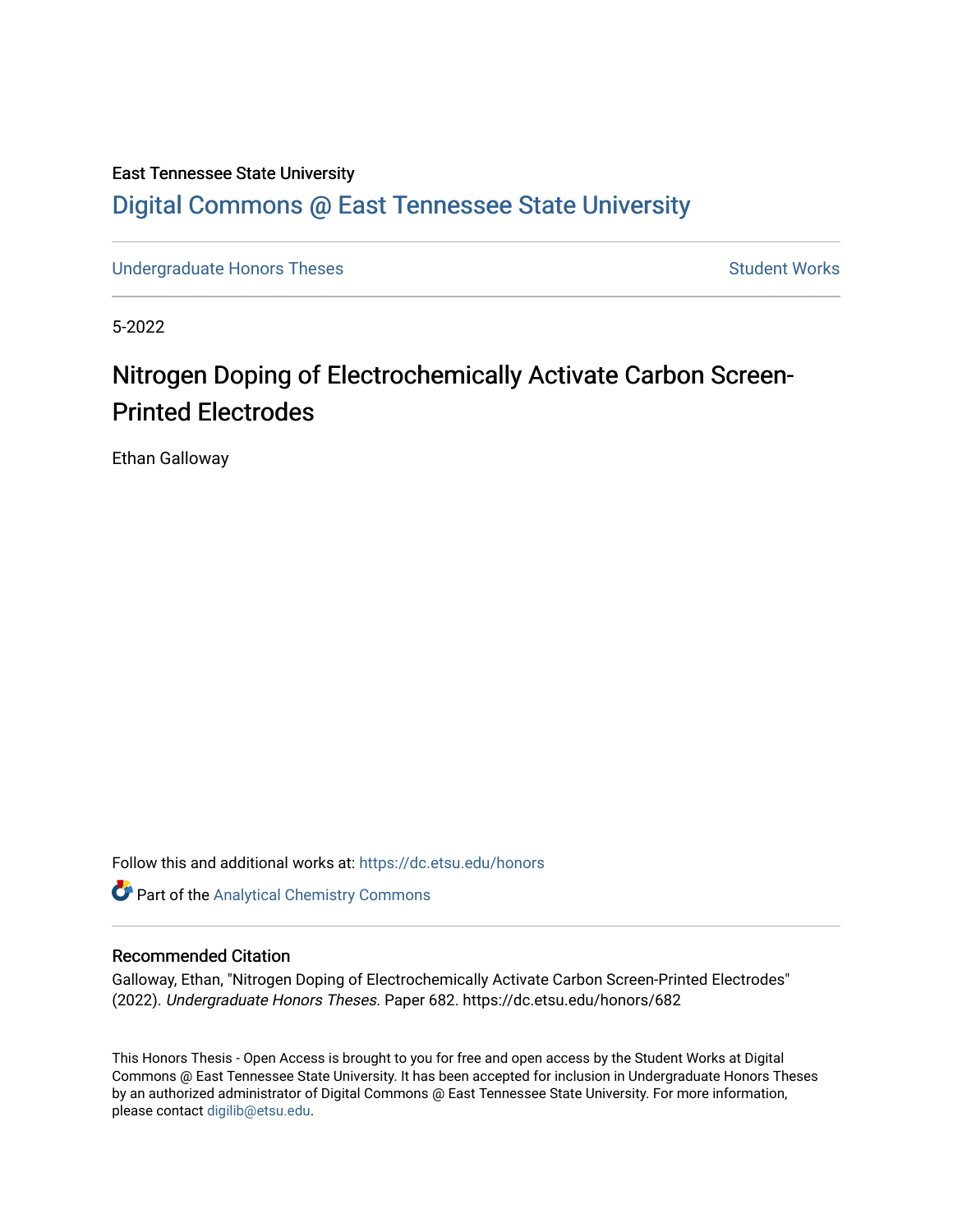Nitrogen Doping of Electrochemically Activate Carbon Screen-Printed Electrodes

\_\_\_\_\_\_\_\_\_\_\_\_\_\_\_\_\_\_\_\_\_

A thesis presented to

the faculty of the Department of Chemistry

East Tennessee State University

In partial fulfillment

of the requirements for the degree

Bachelor of Science in Chemistry

\_\_\_\_\_\_\_\_\_\_\_\_\_\_\_\_\_\_\_\_\_

by

Ethan Galloway

April 2022

\_\_\_\_\_\_\_\_\_\_\_\_\_\_\_\_\_\_\_\_\_

4-29-22  $M$  $M^{\nu\nu}$  allemates Ethan Galloway Date

4-29-22  $\sqrt{q}$ 

Dr. Gregory Bishop, Thesis Mentor Date

4-28-22 amme værmen

Dr. Catherine McCusker, Reader Date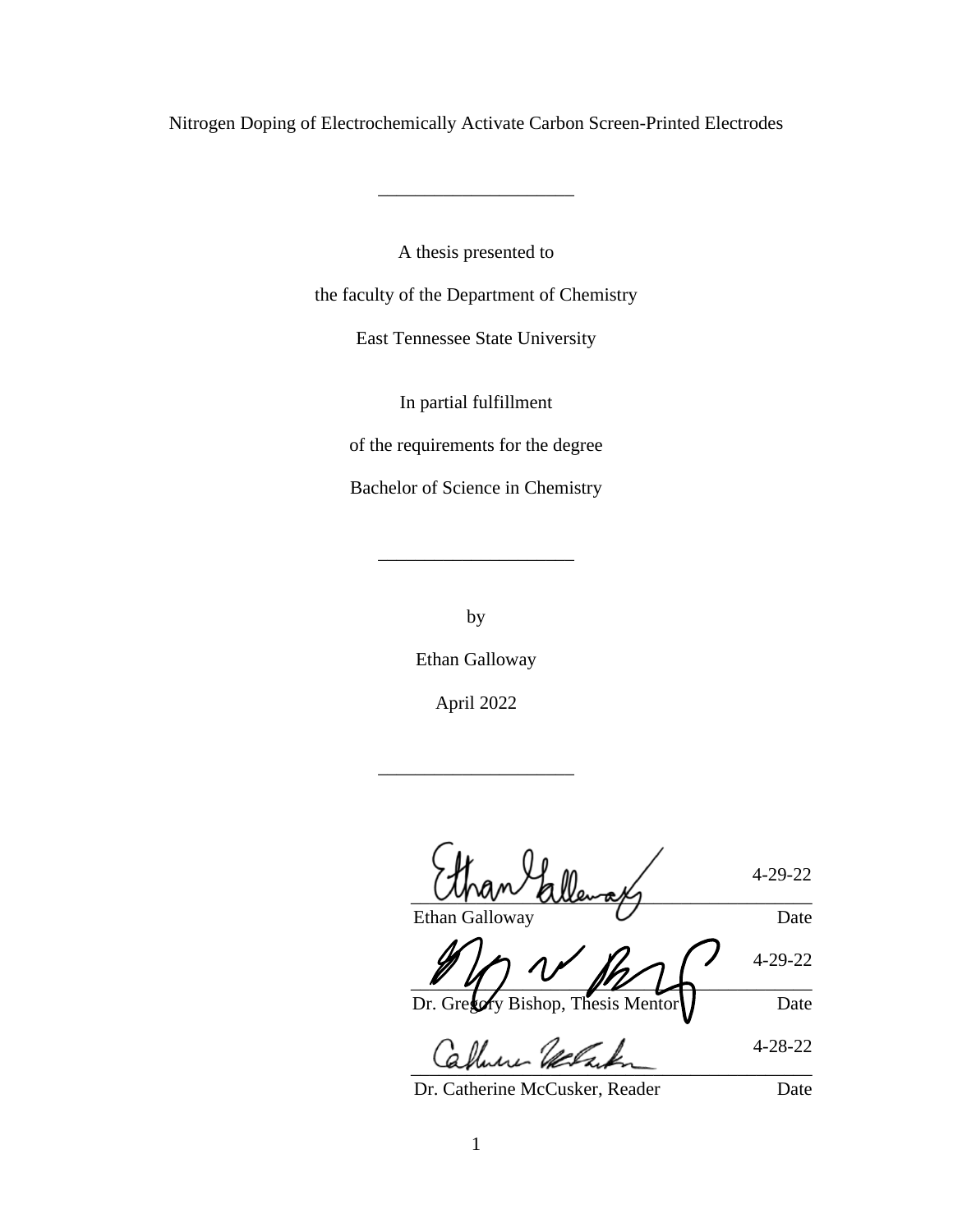### ABSTRACT

<span id="page-2-0"></span>Nitrogen Doping of Electrochemically Activated Carbon Screen-Printed Electrodes

by

# Ethan Galloway

Screen printed electrodes (SPEs), which are prepared by patterning conductive inks or pastes onto an insulating support (e.g., plastic film), are widely employed as sensing and biosensing platforms due to their ease of fabrication and relatively low cost. This is especially applicable to electrodes of this nature prepared with carbon-based inks (SPCEs). To date, the most successful and significant commercial application of SPEs has been as test strips for glucose meters. Despite the maturity of this technology, SPE research remains very active as improvements in sensitivity and selectivity, which often involve modifying the electrode surface, hold the key to advancing their utility in routine applications and extending their benefits to other target analytes. Recent studies in the Bishop research group have demonstrated that nitrogen-doped SPCEs (N-SPCEs) exhibit enhanced electrochemical response towards hydrogen peroxide  $(H_2O_2)$ , a product of oxidase enzyme (e.g., glucose oxidase, lactate oxidase, etc.) reactions and a common target in biosensing strategies. The presence of nitrogen heteroatoms on the carbon surface facilitates breakage of oxygen-oxygen bonds, a key step in reduction of  $H_2O_2$ . Since previous studies showed only modest incorporation of nitrogen species on SPCEs prepared from commercial ink, these studies aim to investigate the possibility of enhancing N-doping by performing a simple pre-treatment strategy that reportedly increases surface oxygen content of SPCEs prior to N-doping. Since surface oxygen sites have been previously reported to be preferentially modified with nitrogen during Ndoping strategies, this seems like a promising technique for improving sensitivity of N-SPCEs for  $H_2O_2$  reduction. To quantify the actuality of these claims, experimental groups were fabricated having undergone no enhancement, pretreatment enhancement only, nitrogen-doping enhancement only, and a combination of the pretreatment and nitrogendoping enhancements. Here the electrochemical behaviors of pretreated SPCEs, N-SPCEs, and pretreated N-SPCEs for the detection of  $H_2O_2$  by completing comparative cyclic voltammetry  $(CV)$  experiments with and without the presence of  $H_2O_2$  and with it present in varying concentrations is compared. It is projected that, if successful, the fabricated electrodes that have undergone both the pretreatment protocol and the nitrogen-doping process will have an increased sensitivity and detection limit towards  $H_2O_2$ .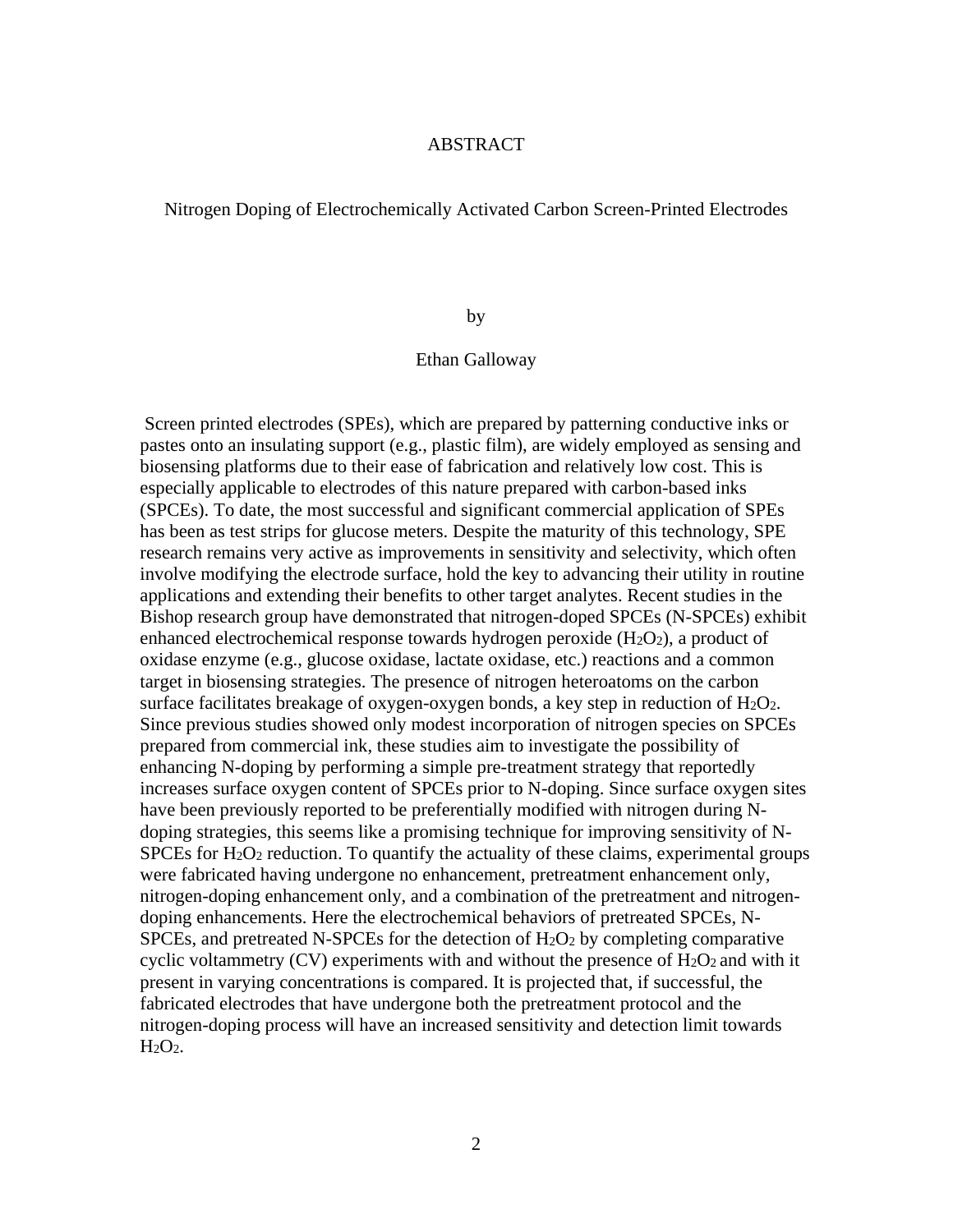# DEDICATION

<span id="page-3-0"></span>This work is dedicated to my family and friends for always supporting me throughout my scholarly career.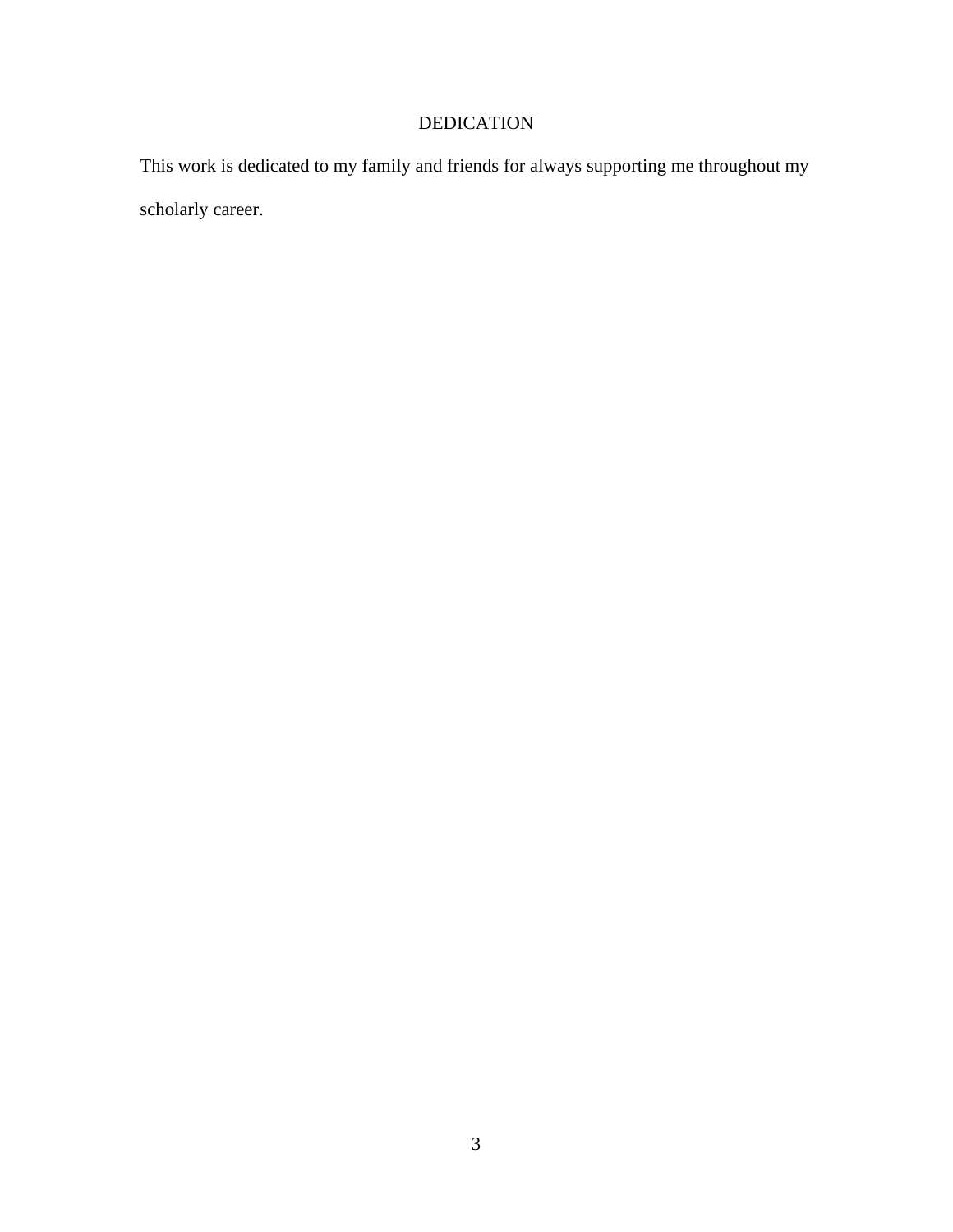# ACKNOWLEDGMENTS

<span id="page-4-0"></span>I would like to thank Dr. Gregory W. Bishop for allowing me to be a part of his research group and always being supportive of my work and providing me with guidance. I would also like to thank Dr. Catherine McCusker for agreeing to be my secondary thesis reader. Additionally, I would like to thank previous graduate students Emmanual Peprah-Yamoah and Emmanual Nkyaagye for help with the success of this research and helping me understand protocols and methodologies in the lab. Finally, I would like to thank the honors college for providing me with the Honors-in-Discipline scholarship.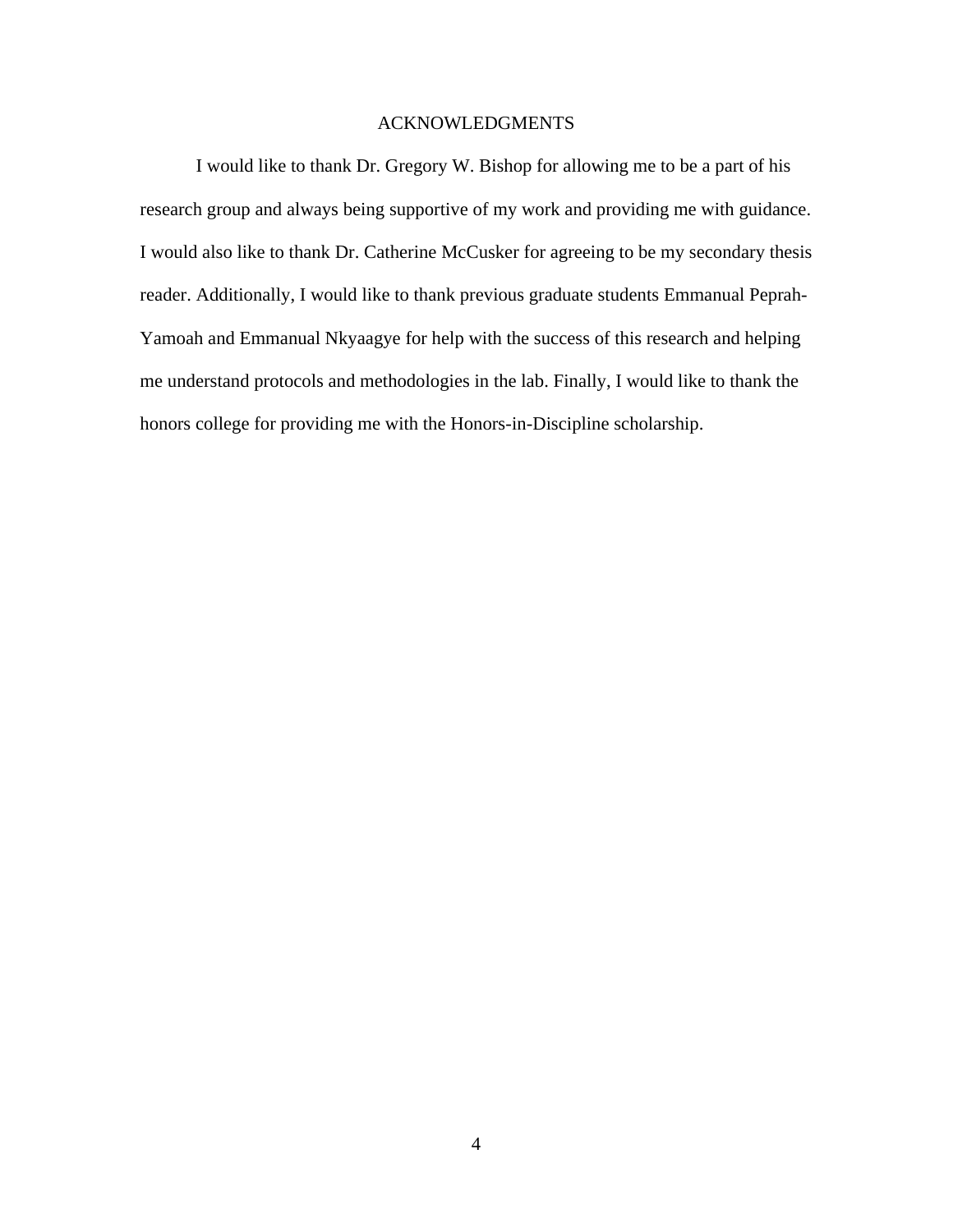# TABLE OF CONTENTS

# Page

# Chapter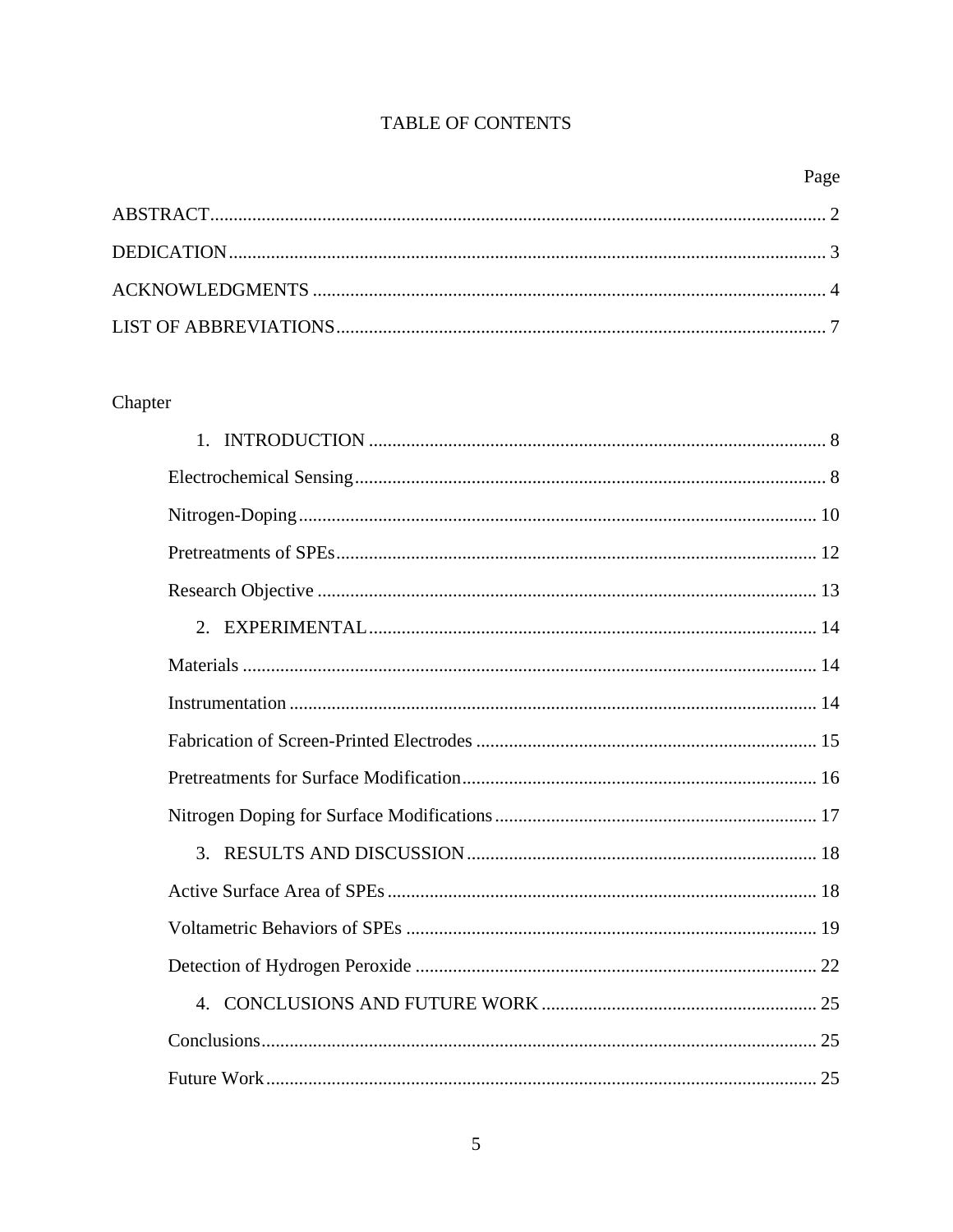|--|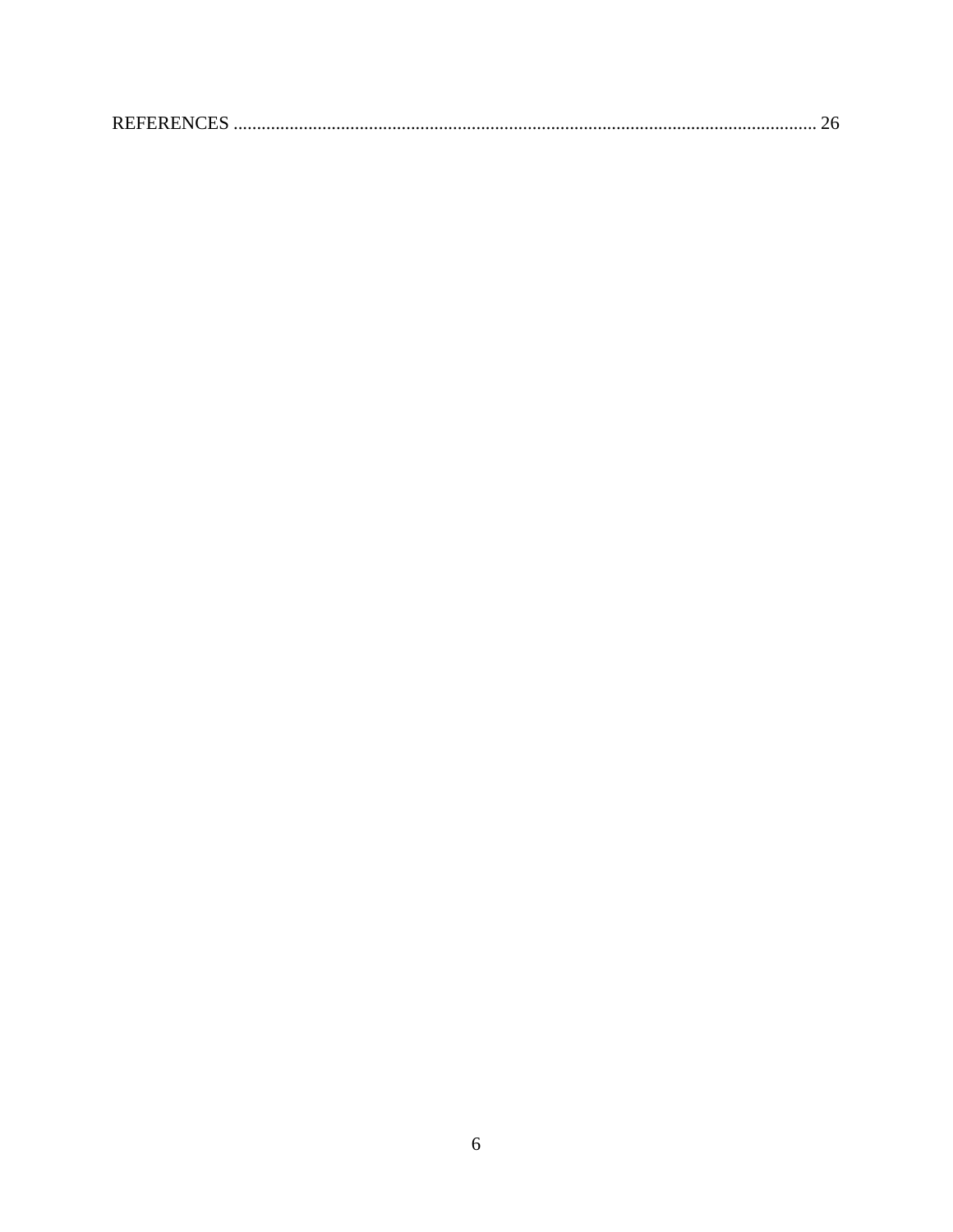# LIST OF ABBREVIATIONS

<span id="page-7-0"></span>CV – Cyclic Voltammogram

SPE – Screen-Printed Electrode

SPCE – Screen-Printed Carbon Electrode

SPGE – Screen-Printed Graphene Electrode

N-SPCE – Nitrogen Doped Screen-Printed Carbon Electrode

SPCE-PRE – Pretreated Screen-Printed Carbon Electrode

N-SPCE-PRE – Nitrogen Doped and Pretreated Screen-Printed Carbon Electrode

DFT – Density Functional Theory

EP – Electrostatic Potential

PBS – Phosphate Buffered Saline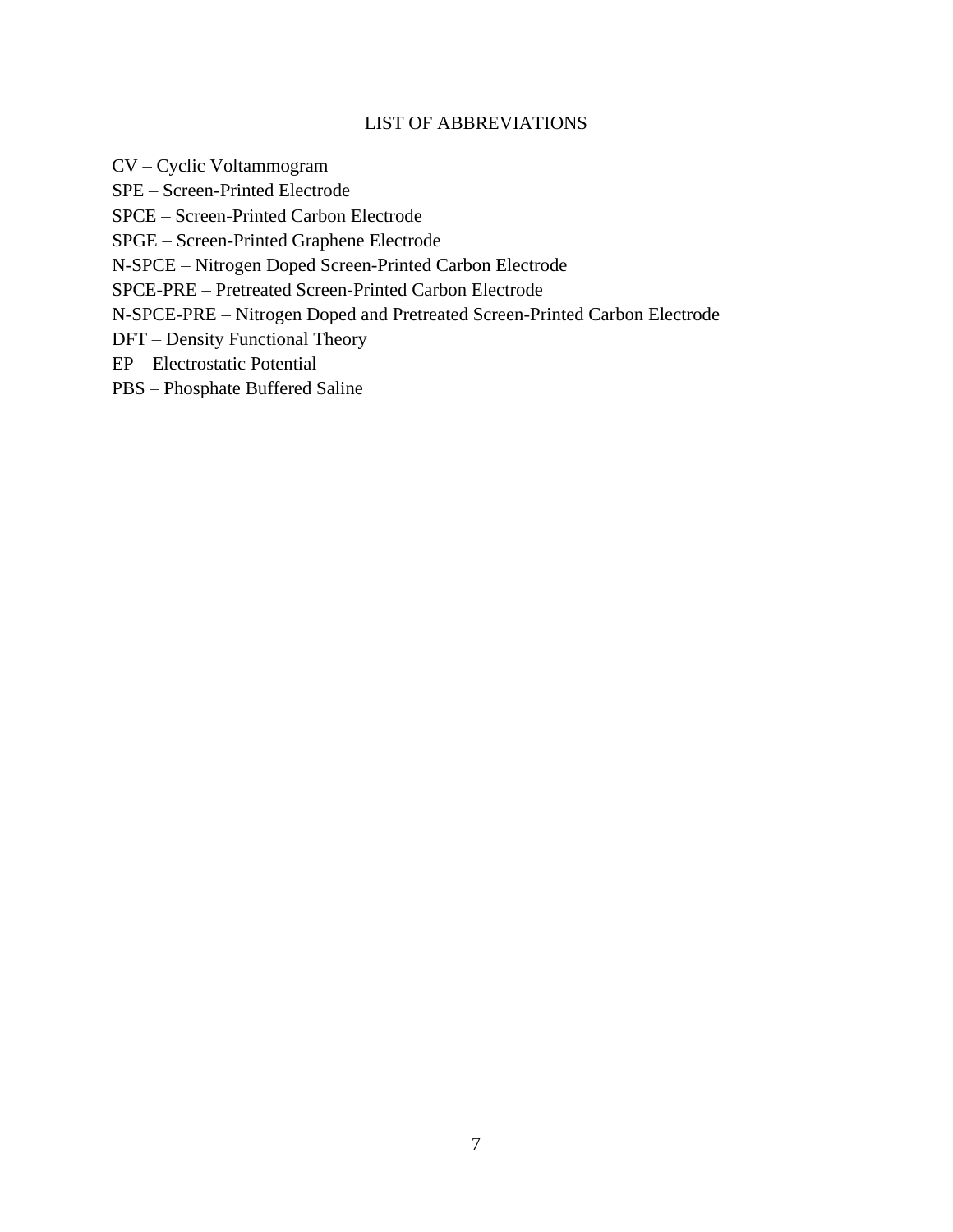#### CHAPTER 1

# **INTRODUCTION**

#### Electrochemical Sensing

<span id="page-8-1"></span><span id="page-8-0"></span>Electrochemical sensors are devices that utilize an electrode as a transducer to produce an electrical signal (e.g., current, voltage) in the presence of an analyte.<sup>1</sup> Electrochemical sensors have some inherent advantages over other types of sensors, like those based on optical methods such as absorbance or fluorescence. Comparatively, electrochemical sensing strategies are usually associated with lower costs, little or no maintenance, and ease of miniaturization due largely to the simplicity of the instrumentation and materials involved in electrochemical measurements.<sup>2</sup> While electrodes employed in electrochemical sensors can take many forms, screen-printed electrodes (SPEs) have emerged as particularly popular platforms over the past few decades due to their low cost and ease of production.<sup>3,4</sup>

SPEs are manufactured by printing conductive inks on an insulating support.<sup>3</sup> Inks consist of conductive carbon or metal particles, a polymeric binder (cellulose acetate<sup>5</sup>, ceramicbased supports<sup>6</sup>, etc.) and a solvent.<sup>7</sup> As with other types of electrodes, surface modification procedures can be carried out on SPEs to improve their sensitivity and selectivity for particular analytes. <sup>8</sup> These strategies are especially important for sensing applications that involve measurements made in complex media, where the possibility of interference is high, and those where the target does not directly participate in a convenient electron-transfer reaction, which are both cases commonly encountered in sensing biomolecules.<sup>9</sup>

Biosensors are sensing devices that produce a signal based on interaction with certain biological and chemical species.<sup>10</sup> Electrochemical biosensors leverage these chemical or biochemical interactions to generate measurable electrical signals (e.g., current or voltage) that

8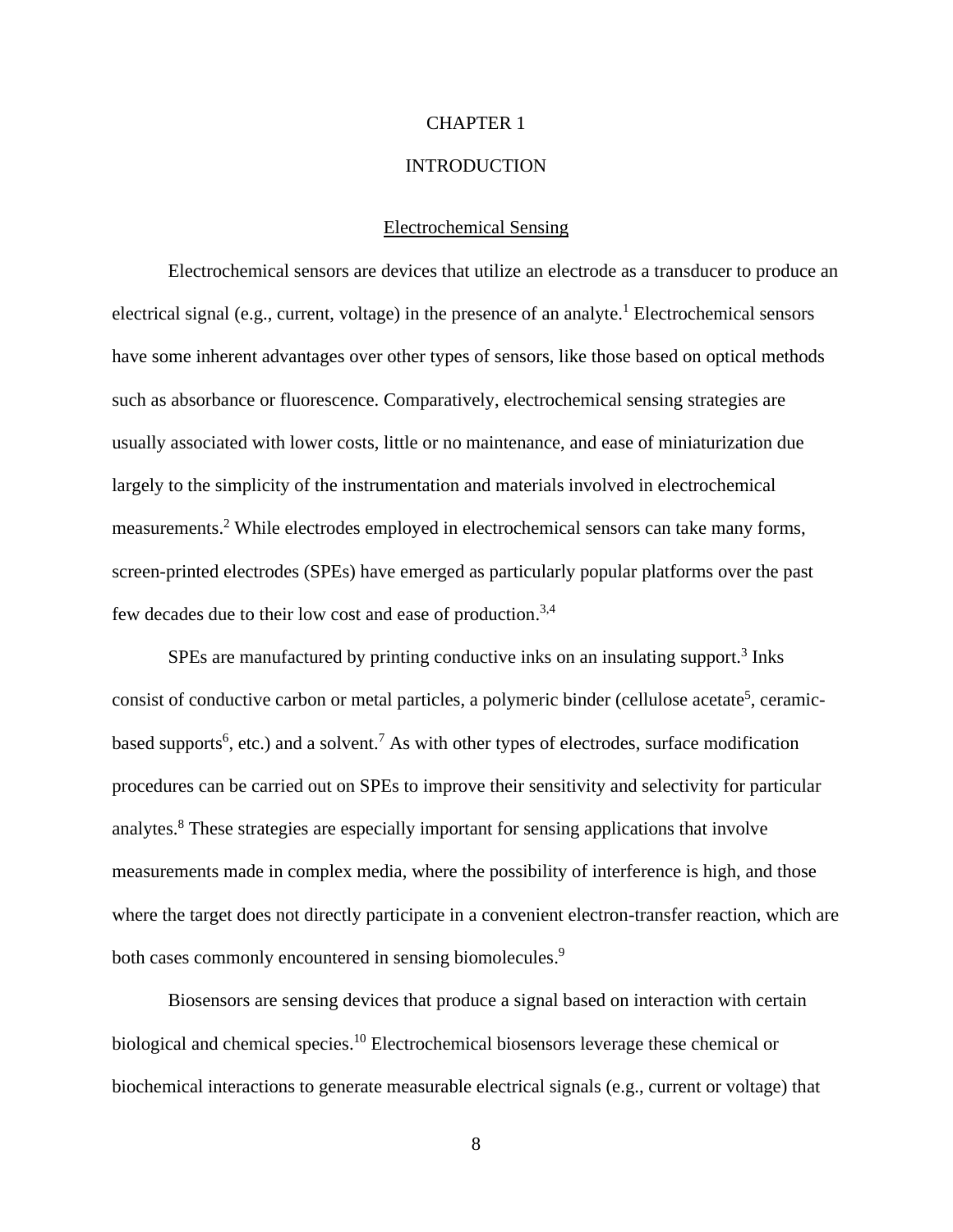can be attributed to the biomolecule or metabolite of interest. Such devices may utilize biorecognition agents such as antibodies to isolate a specific analyte from the matrix and/or signal transducing species such as enzymes and diffusible redox-active molecules to produce a measurable signal.<sup>11</sup> For example, electrochemical biosensors based on immobilized oxidase enzymes have been developed for species such as glucose (Scheme 1) and lactate.

Glucose sensor technology in many glucometers is based around these enzyme-based electrodes.<sup>12</sup> Hydrogen peroxide is a product of oxidase enzyme reactions (Scheme 1), and these biosensors can work by measuring a current associated with either direct reduction (Equation 1) or oxidation (Equation 2) of  $H_2O_2$ .<sup>13</sup>



Scheme 1. Oxidation of Alpha and Beta Glucose by Glucose Oxidase

$$
H_2O_2 + 2H^+ + 2e^- \leftrightarrow 2H_2O (1)
$$
  

$$
H_2O_2 \leftrightarrow O_2 + 2H^+ + 2e^- (2)
$$

The technology for the basis of the first glucose sensor was a platinum electrode that utilized an amperometric response to peroxide. <sup>13</sup> While platinum is still a common electrode material for carrying out oxidation of hydrogen peroxide, its high cost has resulted in much research into alternatives like Prussian blue- and various nanomaterials-modified carbon electrodes.<sup>9,14</sup> Since species such as oxygen, dopamine, and ascorbic acid can usually be oxidized at anodic working electrode potentials, modification strategies that impart selectivity are necessary for detection of  $H_2O_2$  by oxidation.<sup>12,15</sup> Detection of  $H_2O_2$  by reduction typically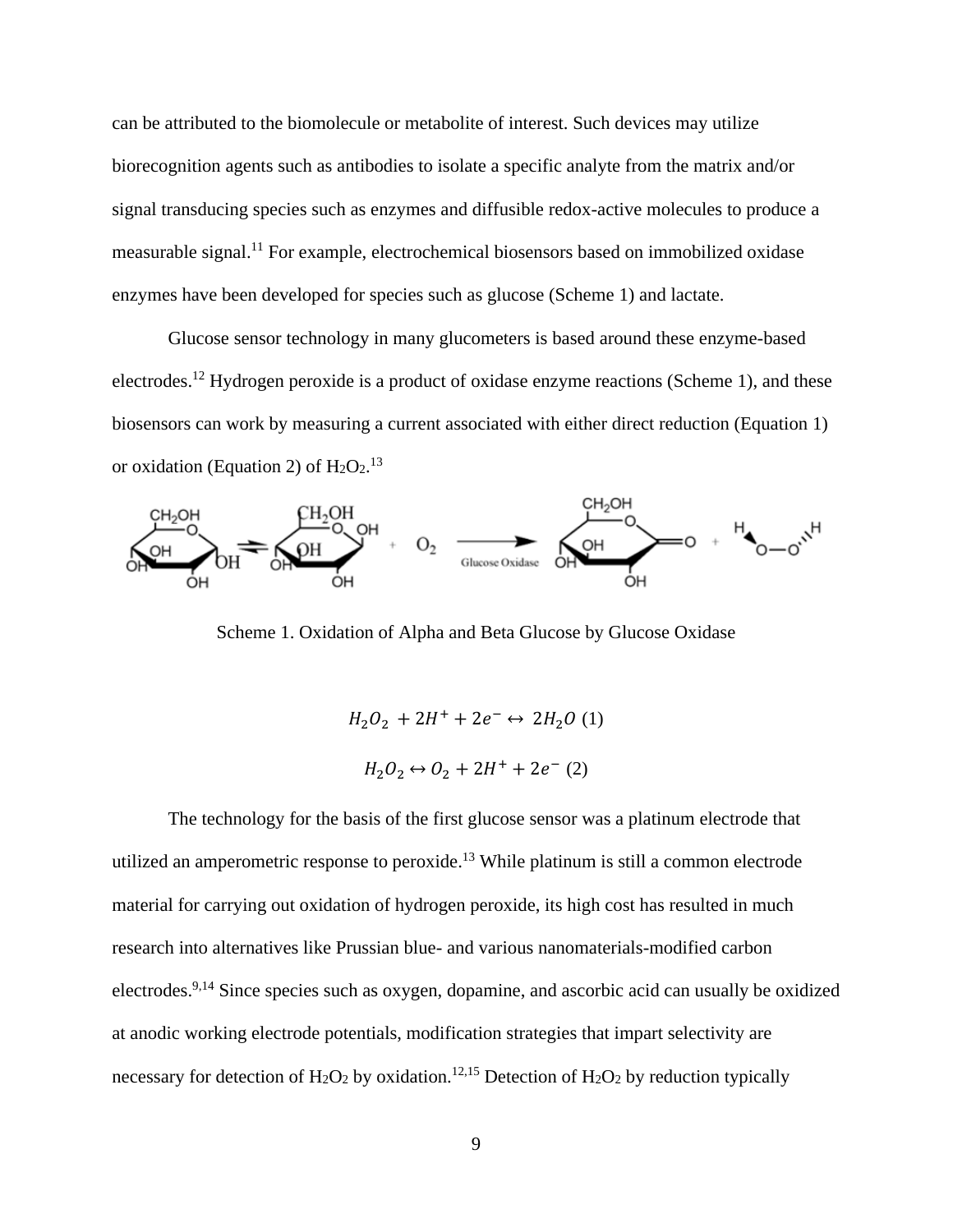suffers less from matrix interferences making it the more appealing method for peroxide detection. This issue that then arises with this method is the breakage of the oxygen-oxygen bond via reduction usually requires larger applied potentials to overcome the slow kinetics. <sup>9</sup> Thus, aims at improving the working electrode's ability to complete this important step hold the key to improving performance of oxidase enzyme-based sensors and to optimize electrochemical  $H_2O_2$ detection for other applications, like oxidative stress. One method that has been increasingly explored to accomplish this is heteroatom (Phosphorus, Nitrogen, etc.) doping, for these atoms all for disturbances in the graphitic structure that can lead to these carbon materials becoming increasingly electrocatalytic.<sup>16</sup> The modification of carbon materials with surface nitrogencontaining groups (i.e., nitrogen doping) has emerged as a simple and promising strategy to facilitate easier breakage of oxygen-oxygen bonds during reduction of molecular oxygen and hydrogen peroxide.

### Nitrogen-Doping

<span id="page-10-0"></span>Nitrogen doping is the process of incorporating nitrogen into the graphitic structure on the electrode surface.<sup>17</sup> This doping primarily occurs at oxygen-containing sites on the electrode surface.<sup>18,19,20</sup> Density functional theory (DFT) completed in prior studies has revealed that Ndoping leads to better absorption of hydrogen peroxide on the electrode surface.<sup>21</sup> Nitrogen doped on the electrode surface can be either pyrrolic, pyridinic, and/or graphitic in nature (Figure 1). $17$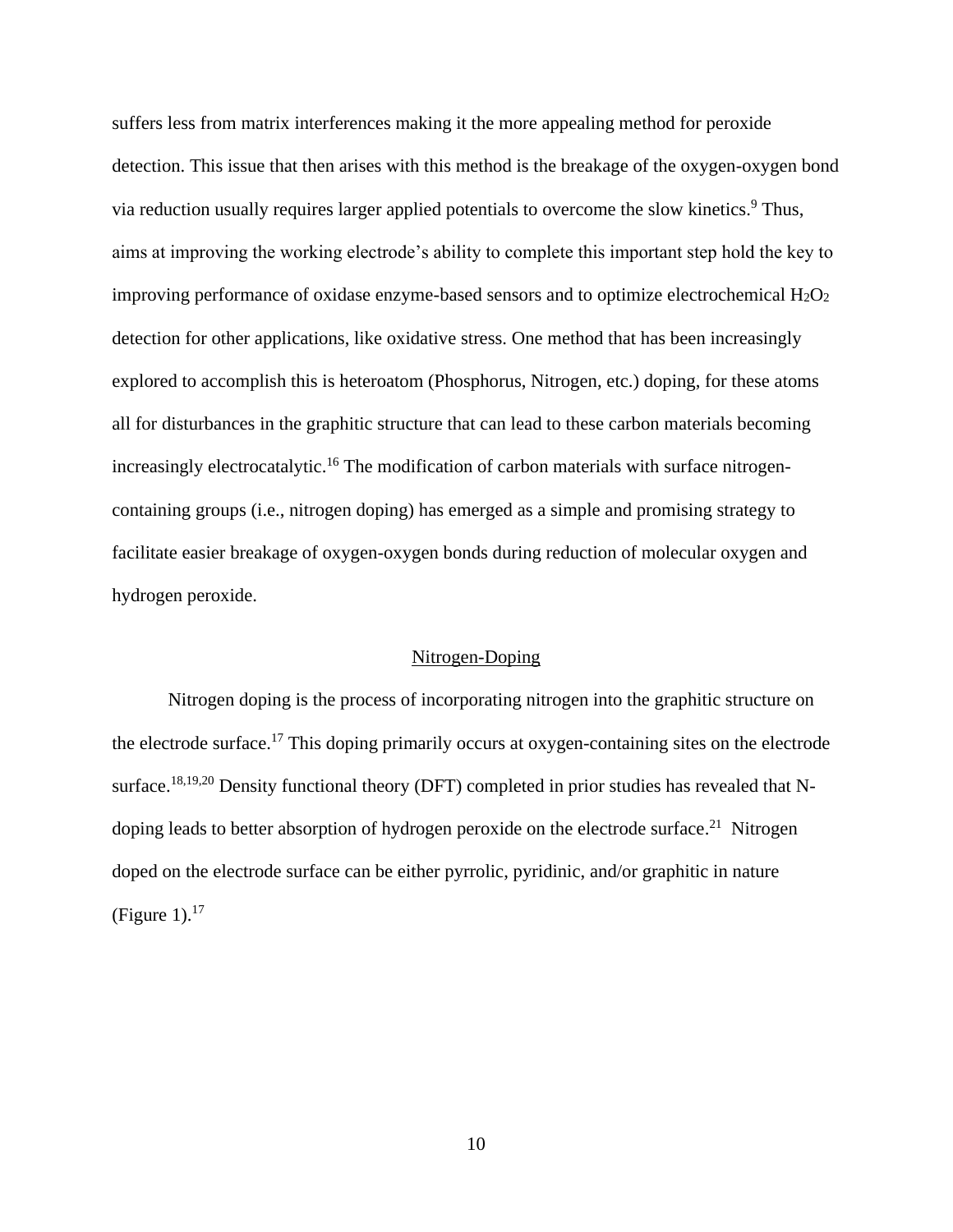

Figure 1: Various Nitrogen Arrangements in Graphitic Structure.

Electrostatic potential (EP) calculations completed in prior studies have shown that pyridinic and pyrrolic nitrogen atoms in doped graphene were the most reactive with peroxide.<sup>17</sup> Common procedures to attain nitrogen doping of carbon-based materials that have been tested in prior studies include nitrogen plasma-based<sup>22</sup>, ammonia-based<sup>20</sup>, and urea-based<sup>18</sup> strategies. Ammonia can be utilized to perform a nucleophilic attack upon carbonyl groups to produce amide groups; these amide groups can be converted into pyridinic and pyrrolic nitrogen at high temperatures.<sup>19,23</sup> In previous studies an ammonia-based strategy for N-doping resulted in a fivefold increase in surface nitrogen content when applied to screen-printed carbon electrodes (SPCEs) prepared from a commercially available ink.<sup>24</sup>

Since oxygen-containing sites on carbon surfaces have been identified as the primary locations for incorporation of surface nitrogen groups during doping processes, it would seem that enhancing the surface oxygen content of SPCEs could provide benefit to N-doping and, in turn, detection of H2O<sup>2</sup> by electrochemical reduction using N-SPCEs. Numerous pretreatment protocols have reported an increase in surface oxygen content with these modified electrodes also showing increased electrochemical response to many target analytes.<sup>15,25,26</sup>

11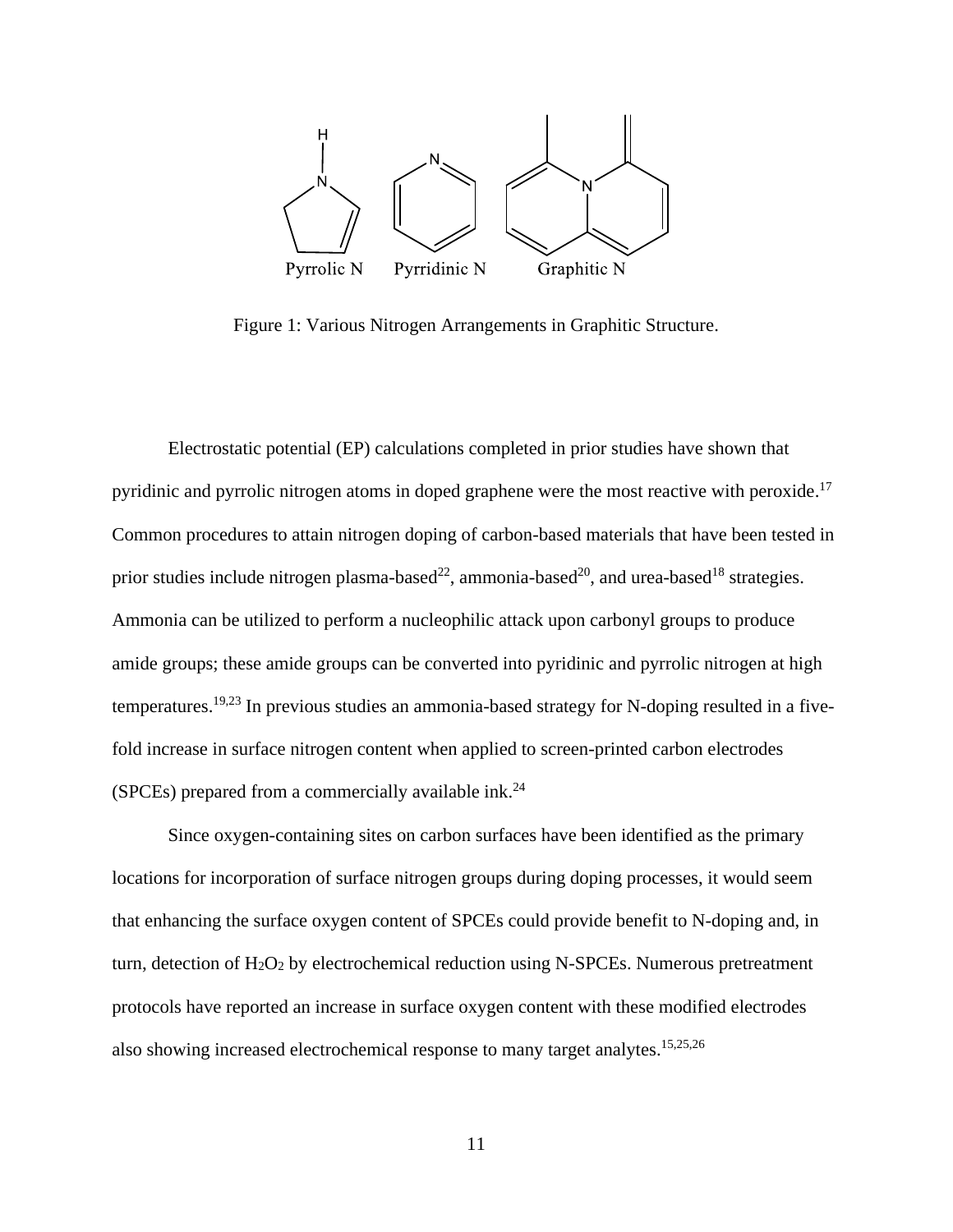#### Pretreatments of SPEs

<span id="page-12-0"></span>An example previously reported pretreatment strategy for enhancing surface oxygen content of SPCEs reported this method to increase surface oxygen content of the SPE by nearly 10%.<sup>25</sup> These pretreatment steps range from anodization procedures<sup>26</sup> (electrochemical) to soaking steps (chemical), and some studies reported success with a combination of these protocols $^{15}$ .

Wei et al. reported a two-step pretreatment protocol that involved soaking SPCEs in 3M NaOH for 1 hr, which was done to remove surface interfering species (e.g., insulating binder from ink, surface contaminants) to better expose the graphite structure. The second step involved applying a potential of 1.2V for 20 s in 0.5M NaOH to promote the formation of more oxygencontaining sites on the electrode surface. The proposed two-part scheme (Scheme 2) showed an improvement in the electrodes' electroactivity towards various biological molecules to which the author attributed to the formation of these oxygen-containing sites.<sup>15</sup>



### **Proposed Scheme for Activation Pretreatment**

Scheme 2: Proposed Theory of Chemical and Electrochemical Pretreatments<sup>15</sup>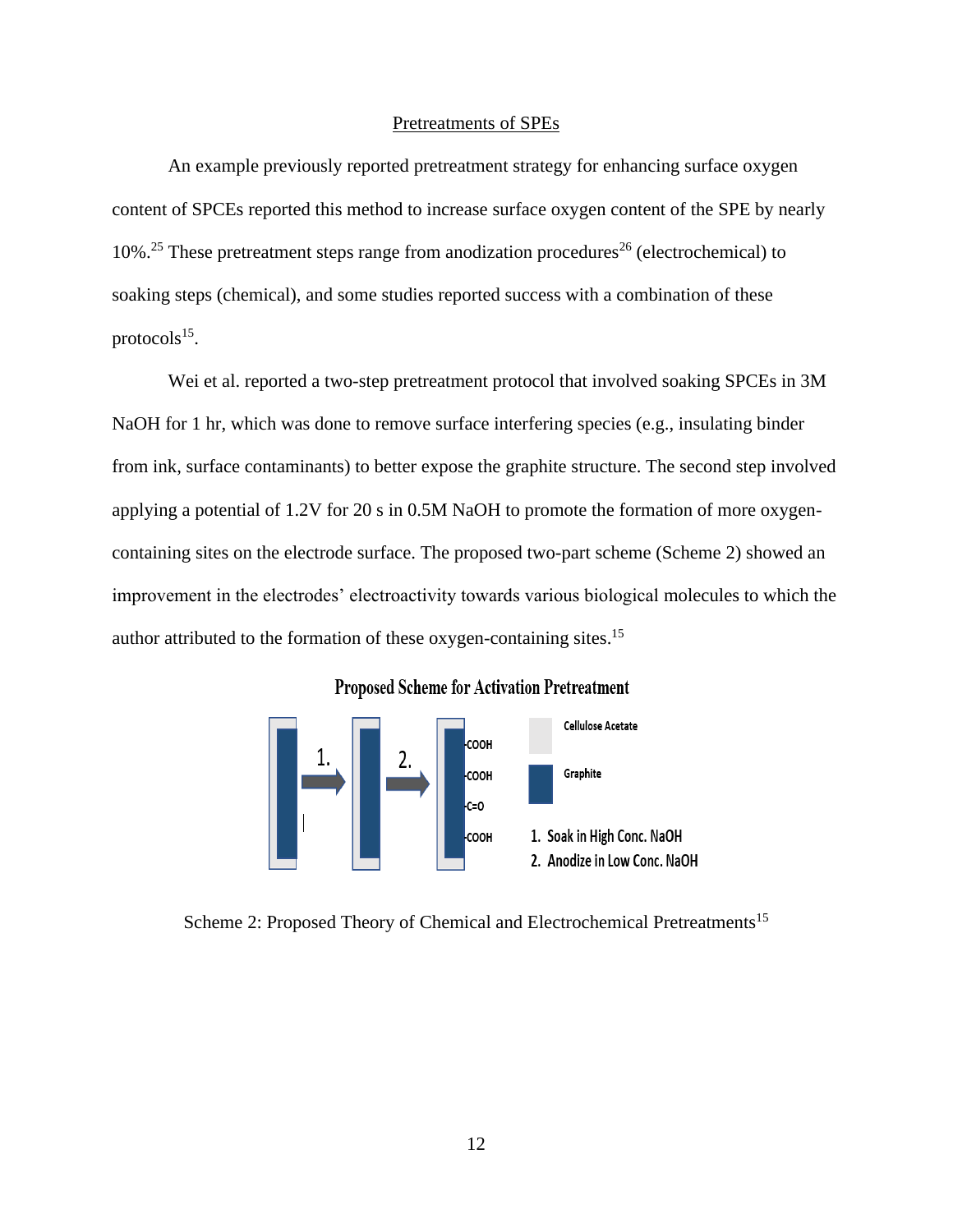#### Research Objective

<span id="page-13-0"></span>Prior surface enhancements for SPCEs by nitrogen doping led to promising results for the detection of peroxide, but the reported sensitivity of these electrodes was low compared to other modified SPEs.<sup>24</sup> Since the surface nitrogen content of N-SPCEs was only 1.34% after doping<sup>24</sup> and previous literature indicates that incorporation of surface nitrogen groups occurs primarily at oxygen-containing sites, here, we attempt to improve upon previously reported N-SPCEs by subjecting SPCEs to pretreatment that reportedly enhances surface oxygen prior to N-doping.<sup>18,19</sup> The pretreatment protocol utilized in this study is a previously reported biphasic process consisting of a soaking step to remove surface interferents and an electrochemical step utilizing an anodic potential to promote the formation of oxygen-containing groups. <sup>15</sup> The nitrogendoping protocol utilized here consists of suspending the electrodes in a heated ammonia solution  $(2\%)$  for 6 hours.<sup>18</sup> The aim is for these electrodes to have a higher surface nitrogen concentration and both a lower detection limit and higher sensitivity towards hydrogen peroxide.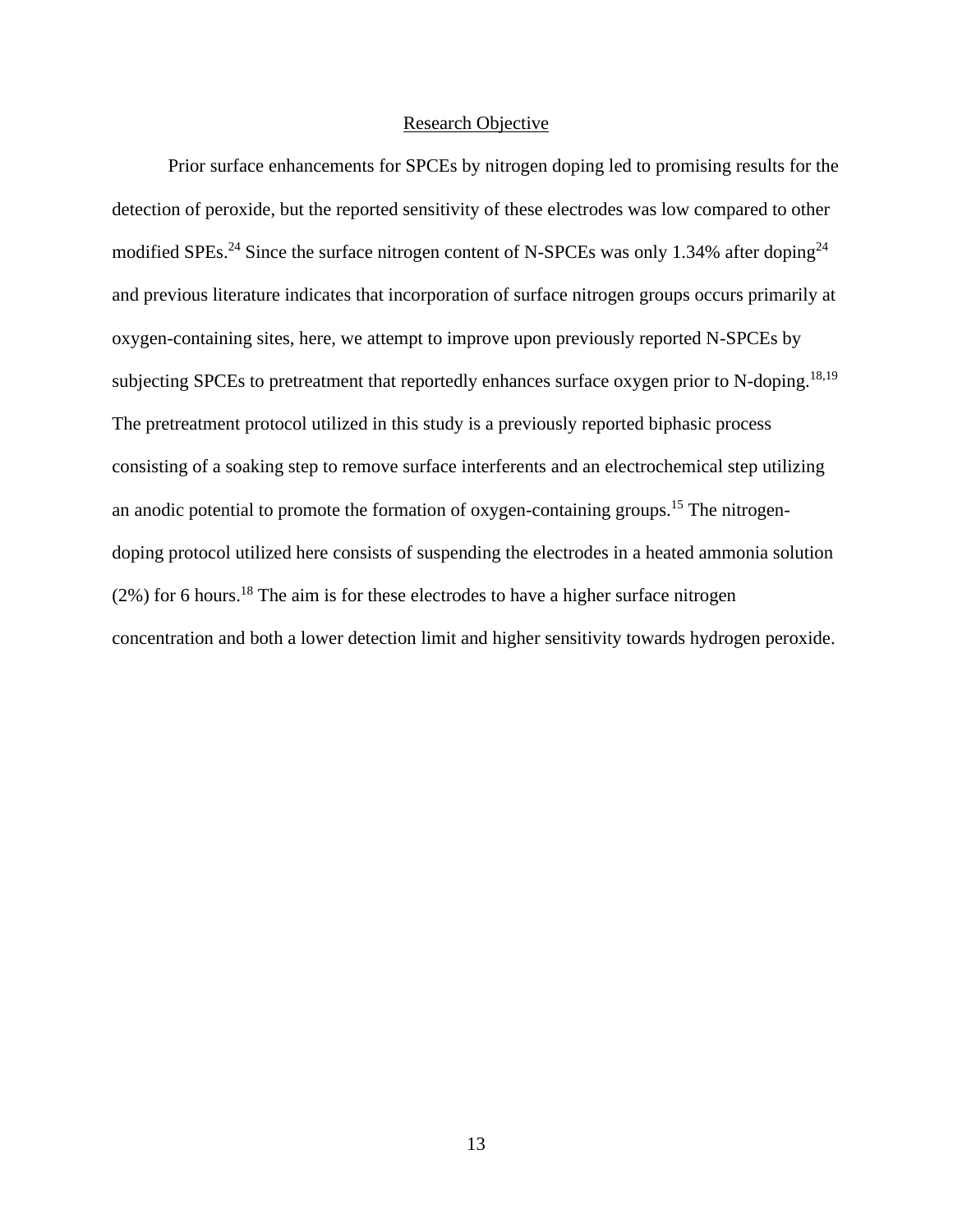#### CHAPTER 2

# EXPERIMENTAL

#### Materials

<span id="page-14-1"></span><span id="page-14-0"></span>All chemicals used for these experiments were utilized at their purchased purity. Ammonium hydroxide (30%), sodium hydroxide, urea, potassium chloride, and ferrocene methanol were obtained from Sigma-Aldrich. Phosphate buffered saline (PBS) (M.P. Biomedicals) was dissolved according to manufacturer instruction to prepare PBS solution (pH 7.4). Carbon graphite paste (C2050106P7) and dielectric paste (D2071120P1) were obtained from Gwent Electronic Materials. Nitrogen gas (N2) was obtained from Airgas. All aqueous solutions were prepared using ultrapure water (18.2 M $\Omega$ ·cm).

#### Instrumentation

<span id="page-14-2"></span>A 760E CH Instruments electrochemical workstation (Austin,TX) equipped with a CH Instruments picoamp booster and faraday cage was utilized to carry out all electrochemical analysis. A Canon Power Shot (SX 260 HS) camera was used to digitally photograph all electrodes after production beside a reference size guide. Image J software from the National Institute of Health was utilized for geometric analysis of electrodes. Each electrode's working area was free traced with comparison to the visualization of the electrode, and this defined zone's area was determined by the software based on the reference measurement set from the size guide in the photograph. All electrochemical scans were normalized to reflect current density by dividing the current by the geometric area of the electrode.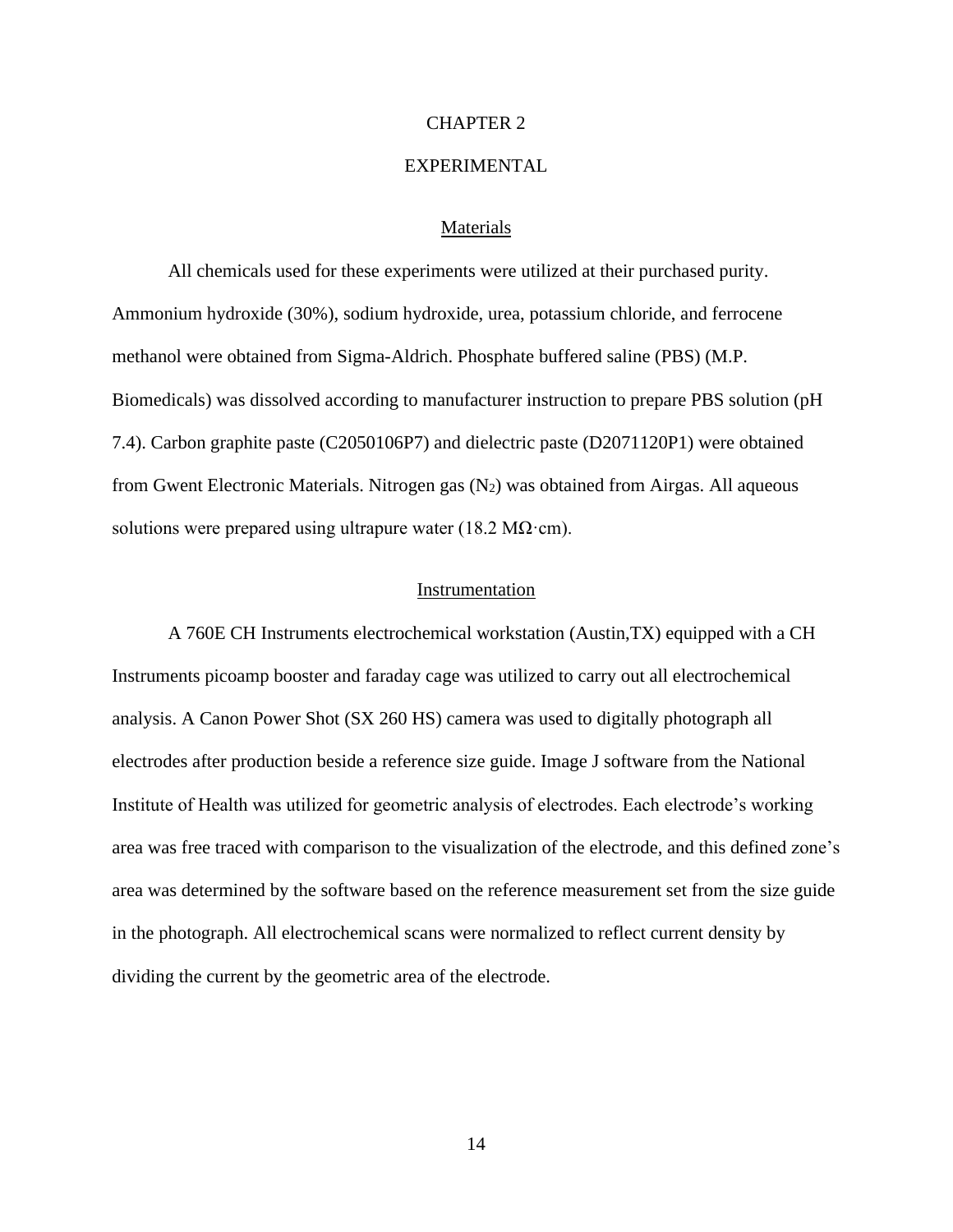#### Fabrication of Screen-Printed Electrodes

<span id="page-15-0"></span>Screen-printed carbon electrodes were produced by manually screen-printing carbon graphite pastes onto cellulose acetate film as previously reported.<sup>27</sup> Briefly, the electrode and insulating (dielectric) layer stencils were developed on 110 mesh screens. Ink was placed on the screen and a 1.27cm x 3.81cm piece of cellulose acetate was placed under the electrode stencil. The ink was forced through the stencil by sweeping a 75-durometer squeegee over the screen. After printing, electrodes were cured in an oven at 60ºC for 30 minutes. After curing, each electrode was carefully placed under the insulating (dielectric) layer stencil of the screen. Dielectric paste was screen-printed over the conductive track connecting the circular working area and the rectangular instrument connection pad in order to define the working electrode area (~0.0314cm<sup>2</sup>). After printing the dielectric layer, the electrode was again cured for 30 minutes in an oven at 60ºC (Figure 2).



Figure 2: Labeled Diagram of Screen-Printed Electrode Portions.

Surface modifications to electrodes were completed in between the printing step and the dielectric pasting step.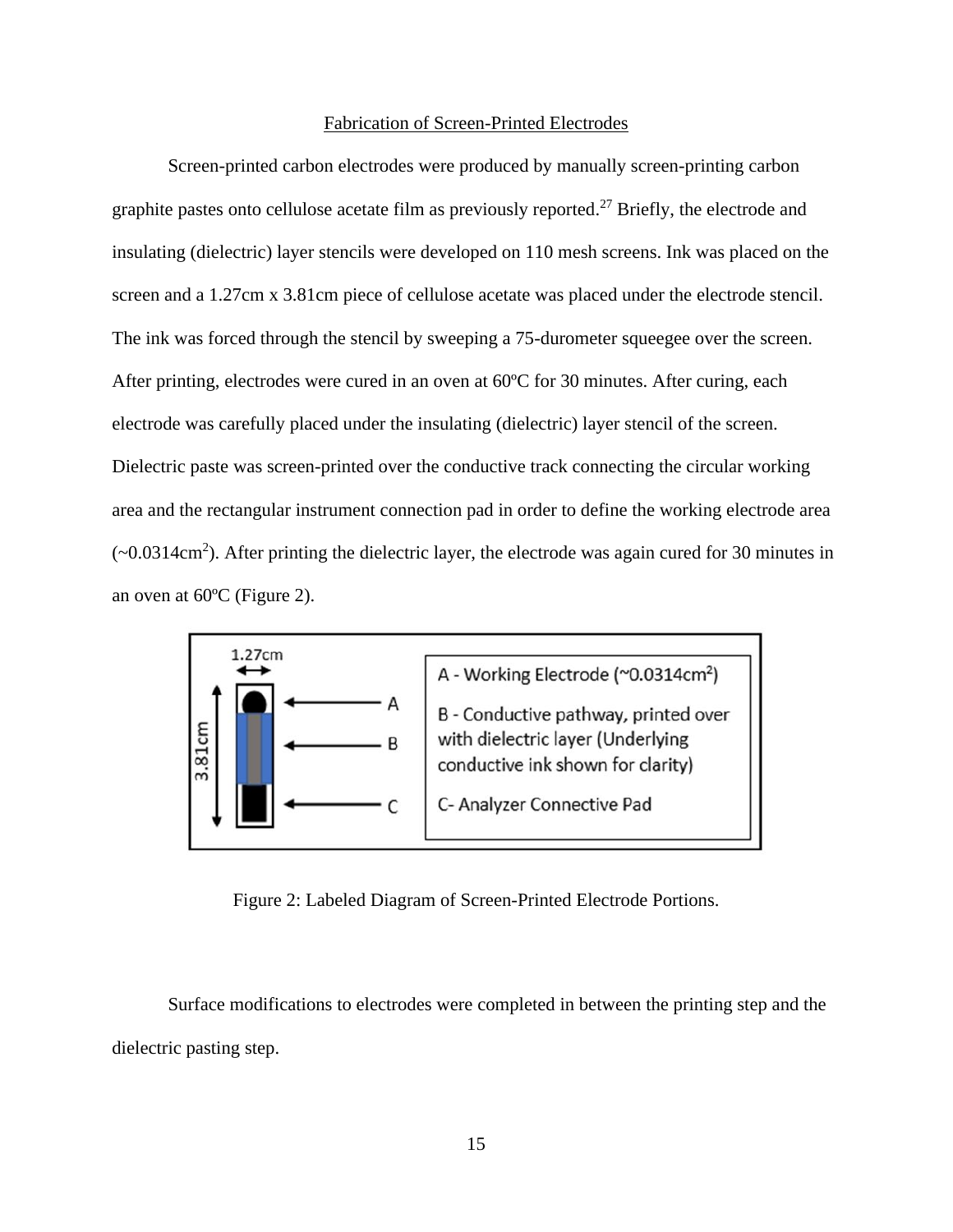### Pretreatments for Surface Modification

<span id="page-16-0"></span>The pretreatment methodology initially utilized in this study has been previously reported to be effective at increasing SPE efficacy towards the oxidation and reduction of other small biomolecules such as dopamine. These enhancements were attributed to the removal of surface interferants by a chemical pretreatment and by the formation of oxygen-containing functional groups, such as carboxyls and carbonyls, on the electrode surface assumed to be the results of the electrochemical pretreatment step.<sup>15</sup> Initially electrodes were soaked in 3M sodium hydroxide (NaOH) for one hour. Following this, the electrodes were anodized in 0.5M NaOH at a potential of 1.2 volts for twenty seconds vs. a silver/silver chloride refence electrode. The electrodes were then rinsed with deionized water and air dried.

A second studied pretreatment protocol also proven successful at increasing efficacy of SPEs toward the reduction of H2O<sup>2</sup> by 140-fold compared to SPCEs due to assumed formation of oxygen-containing groups on the electrode surface was attempted in this study.<sup>25</sup> Electrodes that underwent this protocol degraded prior to the dielectric layer being fully printed (Figure 3), and thus, no further analysis could be conducted on these modified electrodes.



Figure 3: Representative Electrode Having Underwent Second Pretreatment Protocol.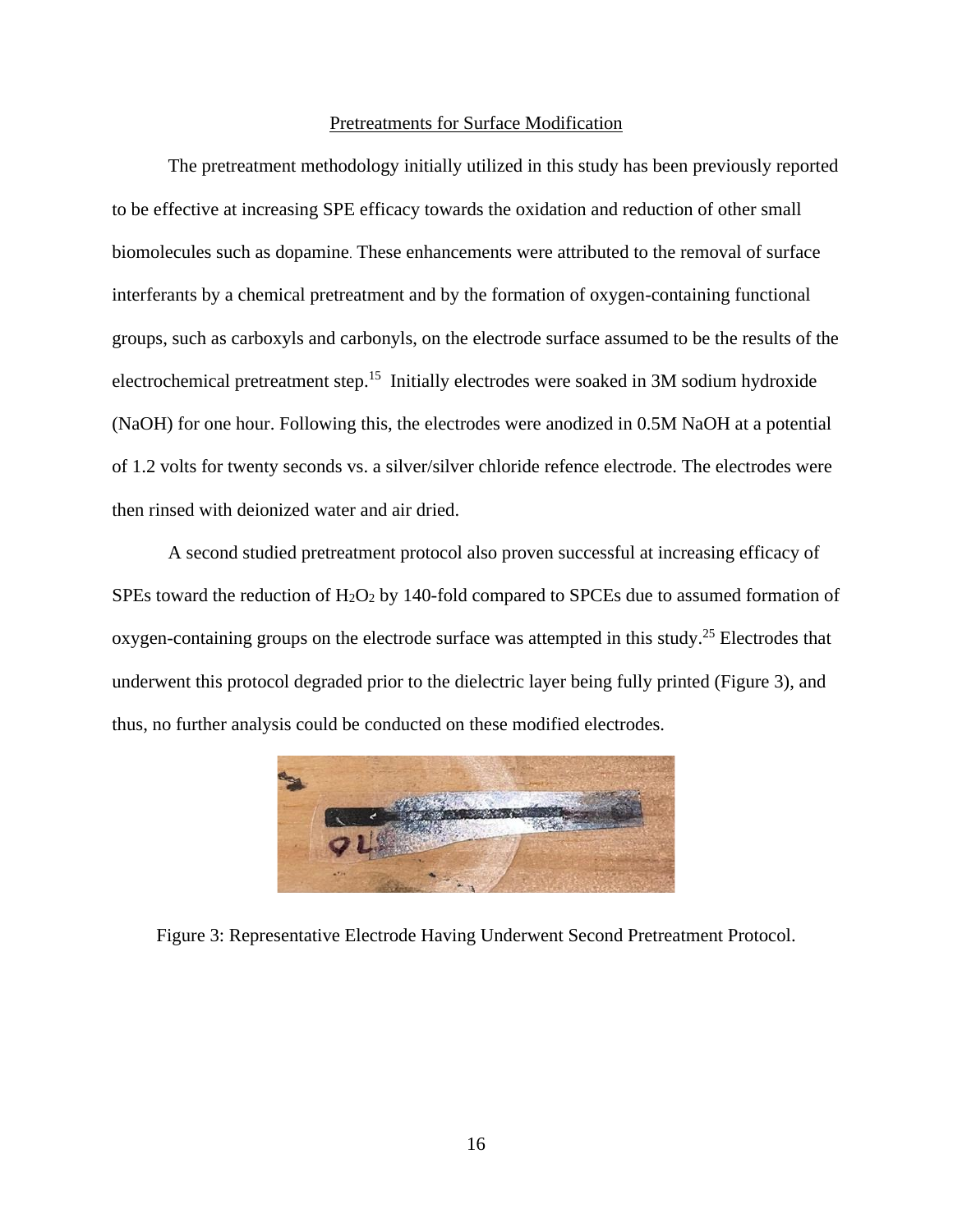# Nitrogen Doping for Surface Modifications

<span id="page-17-0"></span>A nitrogen doping strategy that had proven successful for the deposition of nitrogen onto SPEs was utilized in this study.<sup>20,24</sup> Electrodes were suspended in an ammonia solution (2%) as it was sonicated for fifteen minutes. Following, the solution was heated to 80ºC and stirred while the electrodes remained suspended in it for six hours. Following doping, electrodes were rinsed with deionized water and cured overnight at 60ºC.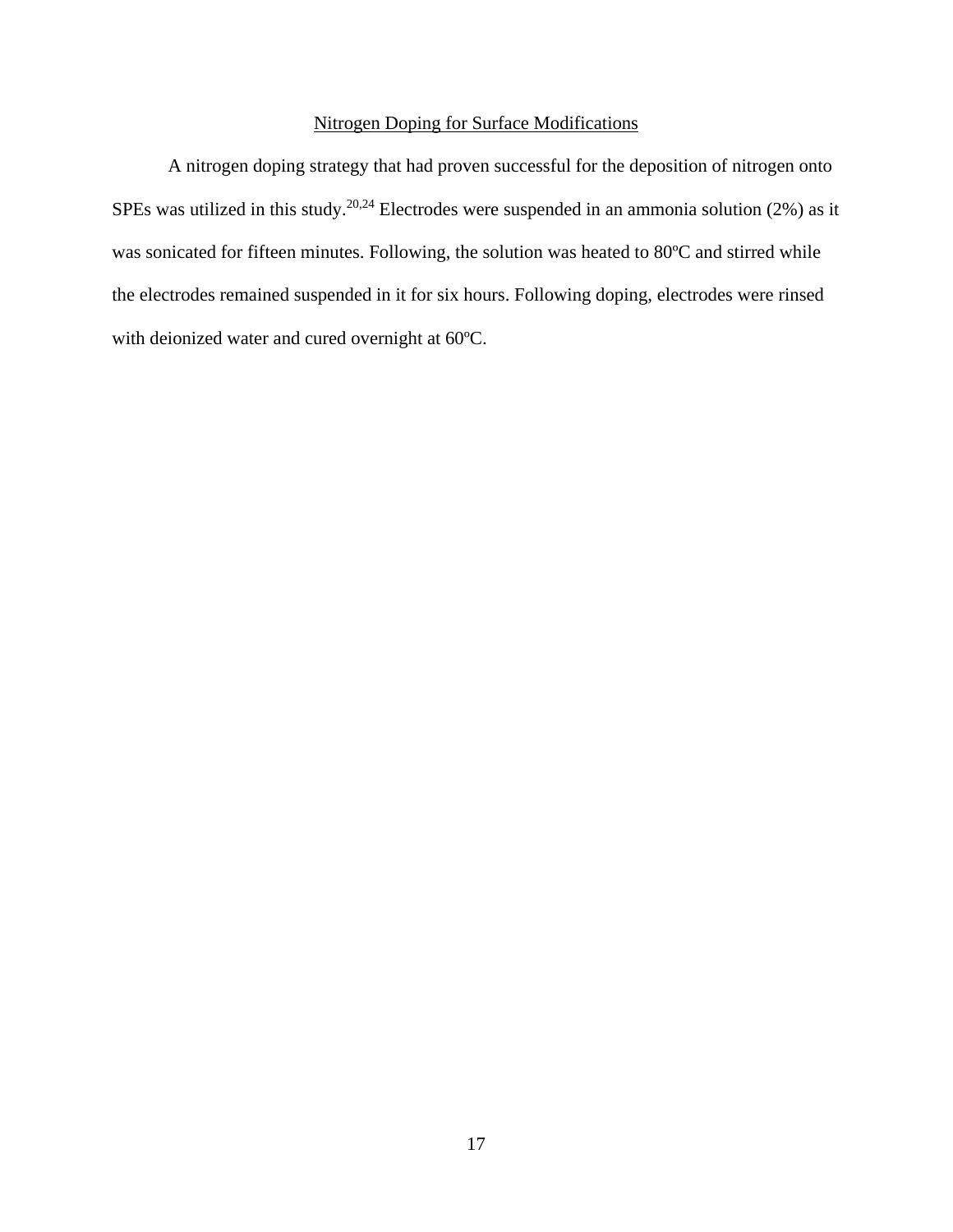#### CHAPTER 3

# RESULTS AND DISCUSSION

#### Active Surface Area of SPEs

<span id="page-18-1"></span><span id="page-18-0"></span>SPEs are printed from inks that have conductive and insulating regions. Characterization of SPEs in terms of their geometric and electroactive areas (i.e., area of the electrode that can participate in electron-transfer reactions) provides valuable information about the quality and integrity of the electrode.<sup>7</sup> Electroactive surface area was determined from chronocoulometric experiments which measure the charge associated with the transfer of electrons between wellstudied electroactive species (FcMeOH) and the electrode over time. The measured charge can be replotted against the square root of time to compose an Anson plot (Figure 4).



Figure 4: Representative Anson Plot of SPCE in 0.5mM Ferrocene Methanol (FeMeOH) / 0.1M

Potassium Chloride (KCl) with an applied potential step from -0.2V to 0.3V.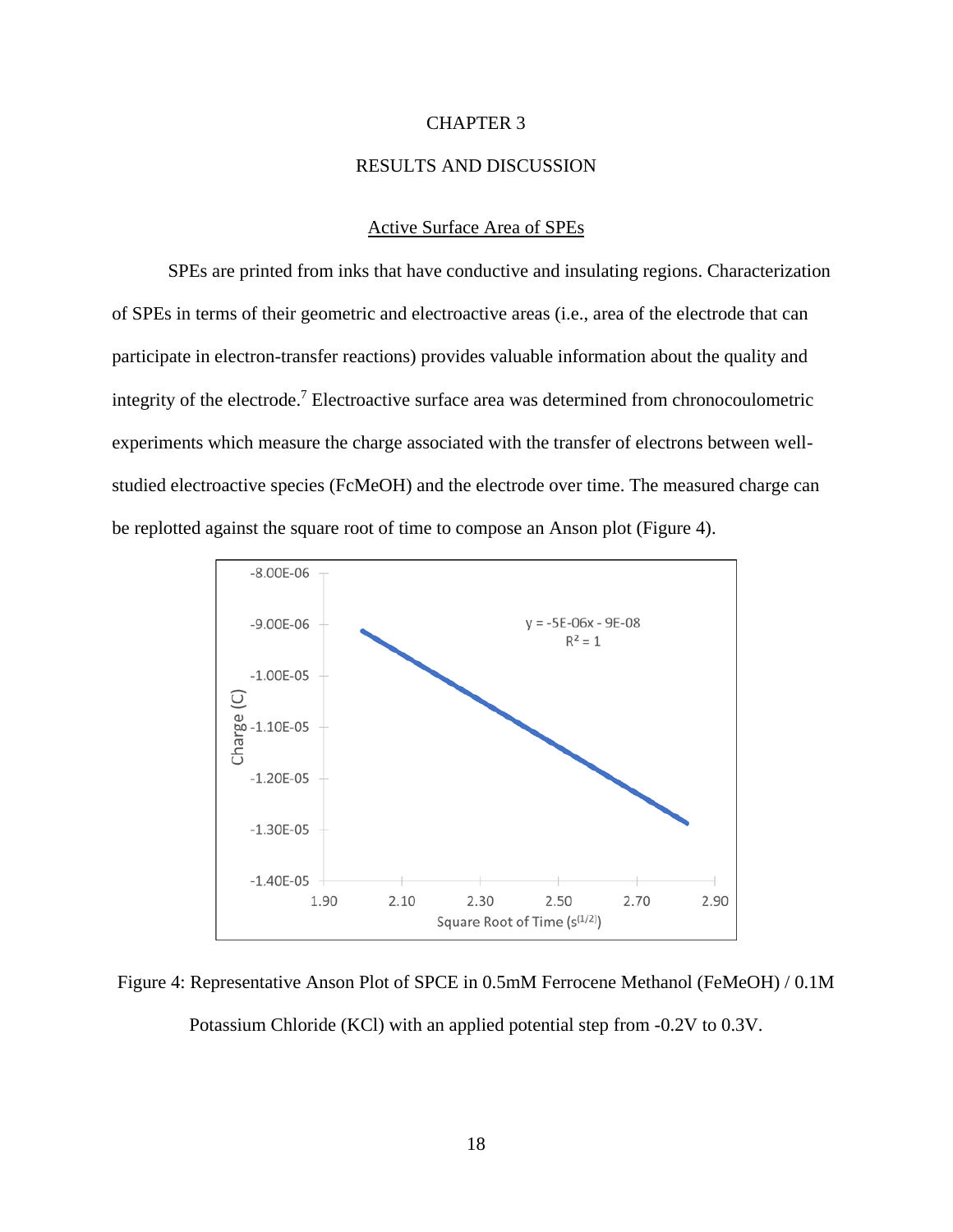The Anson equation (Equation 3) was used to take the slope of this plot (Q) and determine the electroactive area (Ae) of the electrode.

$$
Q = Q_{al} + Q_{ads} + 2nFA_eC(Dt/\pi)^{1/2}
$$
 (3)

Equation 1: Anson Equation Where  $Q_{dI}$  and  $Q_{ads}$  are the charges associated with doublelayer charging and Faradaic reactions of adsorbed species, respectively, Ae is electroactive area, t is time, n is the number of electrons involved in the faradaic reaction, F is the Faraday constant, C is concentration of the electroactive species, and D is the diffusion coefficient.<sup>5</sup>

The ratio of electroactive surface area-to-geometric surface area represents the relative portion of conductive material to the whole.<sup>7</sup> This ratio is a quantity that has also been called the real surface area or roughness factor and has been used to compare performances of different SPCEs. It was found that SPCEs had a ratio of  $1.01 \pm 0.02$ , SPCE-PREs had a ratio of  $0.92 \pm 0.03$ , N-SPCEs had a ratio of  $1.30\pm0.02$ , and N-SPCE-PREs had a ratio of  $1.13\pm0.02$ . The increase in this value due to nitrogen doping can indicate, to some degree, and increase in surface "roughness" or the incorporation of more utilizable surface defects. The decline shown from the pretreatment method can be indicative of degradation of the ink or formation of surface interferening species that create inactive patches.<sup>7</sup>

#### Voltametric Behaviors of SPEs

<span id="page-19-0"></span>SPEs underwent typical cyclic voltammetry studies to investigate their behavior with a common redox probe (FcMeOH) for further characterization of electrochemical properties (Figure 5).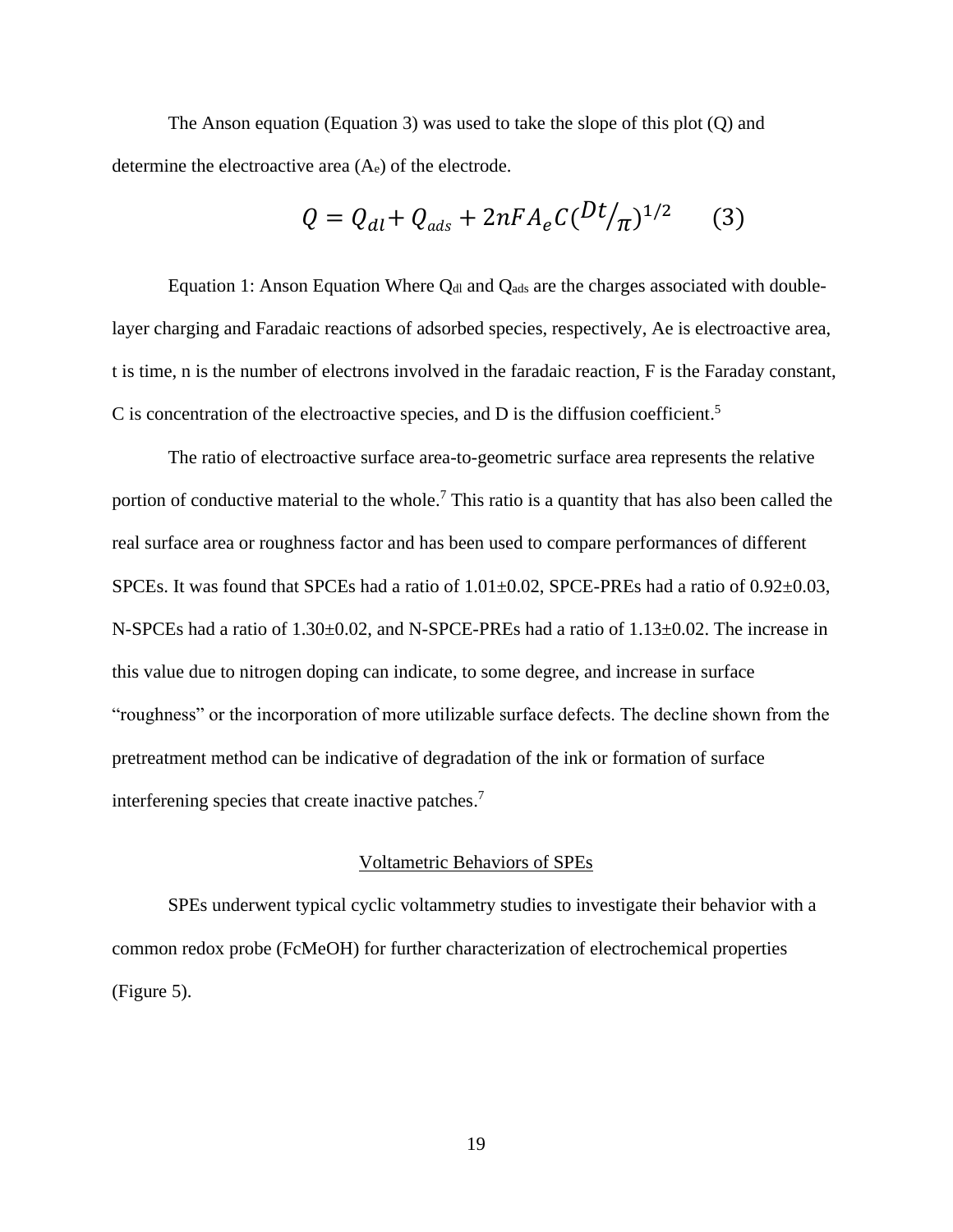

Figure 5: Representative CVs of SPCE (blue), N-SPCE (gray), SPCE-PRE (orange), and N-SPCE-PRE (Yellow) in 0.5 mM ferrocene methanol with 0.1 M potassium chloride. The scan was completed at a potential step of -0.2V to 0.4V (-0.2V initial and 0.4V switch potential step of -0.2V to 0.4V (-0.2V initial and 0.4V switch potentials) with a scan rate of 50mV/s.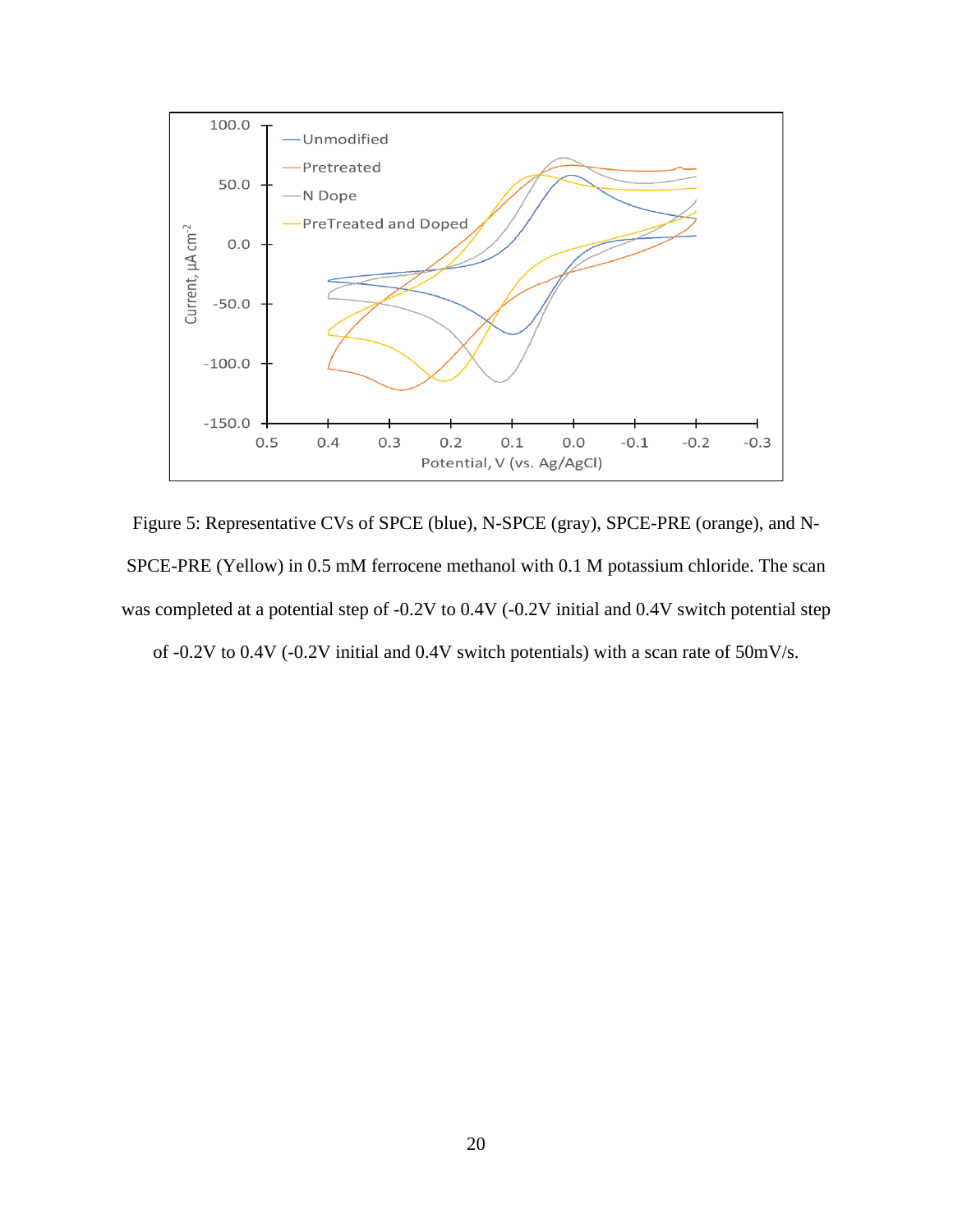Peak separation, anodic and cathodic peak potential, and anodic and cathodic peak

current values were calculated based on these CVs (Table 1).

| Electrode [n=3] | <b>Cathodic Peak</b><br>Potential (mV) | <b>Cathodic Peak</b><br><b>Current</b> | <b>Anodic Peak</b><br>Potential (mV) | <b>Anodic Peak</b><br><b>Current</b> | Peak<br><b>Separation</b> |
|-----------------|----------------------------------------|----------------------------------------|--------------------------------------|--------------------------------------|---------------------------|
|                 |                                        | $(\mu A \text{ cm}^2)$                 |                                      | $(\mu A \text{ cm}^2)$               | (mV)                      |
| <b>SPCE</b>     | $-1\pm0$                               | $50.2 \pm 0.9$                         | 105±5                                | $-59±1$                              | 105±5                     |
| SPCE-PRE        | 19 <sub>±2</sub>                       | 20±10                                  | 220±70                               | $-40±30$                             | 200±60                    |
| N-SPCE          | 14 <sub>±2</sub>                       | 70±6                                   | 119±3                                | $-86±2$                              | $105 + 3$                 |
| N-SPCE-PRE      | 50±10                                  | 53±9                                   | $200 \pm 10$                         | $-70±2$                              | 160±16                    |

Table 1: Electrochemical Measurements from Cyclic Voltammetry Studies.

Peak separation is indicative of the rate at which species can easily be oxidized and reduced; this value can also give insight into factors effecting this rate such as resistance between the electrodes and/or the solution. Ideal peak separation value for redox probe species undergoing a reversible, one electron transfer is 59 mV.<sup>28</sup> However, for SPEs, this value is often larger that this reported value.<sup>29</sup> Peak separation values reported for various commercially available SPCEs for ferri/ferrocyanide (1e redox couple) in one study ranged from 98mV to 535mV.<sup>7</sup> Peak potentials are indicative of the amount of current produced when all species molecules at the electrode surface have been oxidized or reduced.<sup>30</sup> Analysis of these CVs indicates that all electrode test groups preformed within the prior reported range for peak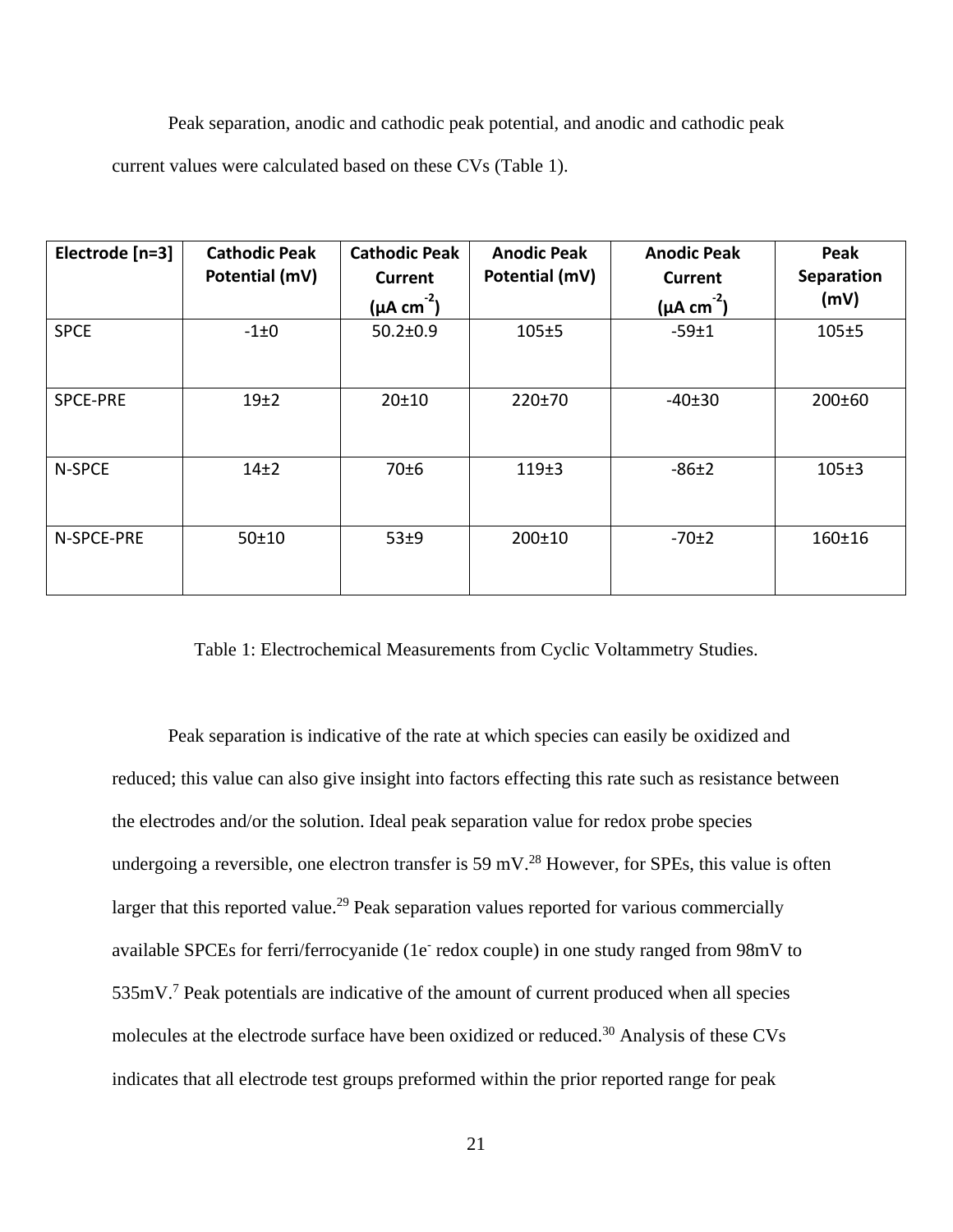separation for commercially available SPCEs. It was also revealed by the analysis that nitrogen doping allowed for the electron transfer to occur at approximately the same rate as with no modifications as indicated by a peak separation of  $\sim 105$  mV for both groups. The pretreatment protocol appeared to decrease this rate as indicated by a peak separation of  $200\pm60$  mV for SPCE-PREs and  $160\pm16$  mV for N-SPCE-PREs. This analysis also shows that the nitrogendoped electrodes produced a slightly stronger current response compared to the unmodified SPCE with cathodic peak currents of 70 $\pm$ 6  $\mu$ A cm<sup>-2</sup> and 50.2 $\pm$ 0.9  $\mu$ A cm<sup>-2</sup>, respectively. SPCE-PREs showed an average cathodic peak current of  $20\pm 10 \mu A$  cm<sup>-2</sup>. These values show that N-SPCEs produced a larger current compared to all other electrode groups, SPCE-PREs produced a smaller current than the unmodified electrodes, SPCEs. SPCE-PREs and N-SPCE-PREs experienced an electrochemical shift on the CVs that could indicate a decrease in the integrity of the conductive ink. Furthermore, analysis of SPCE-PREs yielded large standard deviations amongst metrics revealing their erratic behavior.

### Detection of Hydrogen Peroxide

<span id="page-22-0"></span>Cyclic voltammetry scans were completed to assess the electrodes' capabilities for reduction of H2O2. The first study was completed in 15mL of PBS that had nitrogen gas bubbled through it for ten minutes to remove the oxygen. The second study was completed in 15 mL of PBS that had been bubbled with nitrogen as well. This solution was spiked with hydrogen peroxide to make a 10 mM solution. During both trials the continuous nitrogen gas was dispersed above the solution to prevent reentry of oxygen into the solution. The analysis during both trials was completed at a scan rate of 50 mV/s between the potentials of 0.4 volts and -0.6 volts. The first studies were subtracted from the second study (after the spike) to determine the current produced by each electrode from the spike (Figure 6). The background run was subtracted at a

22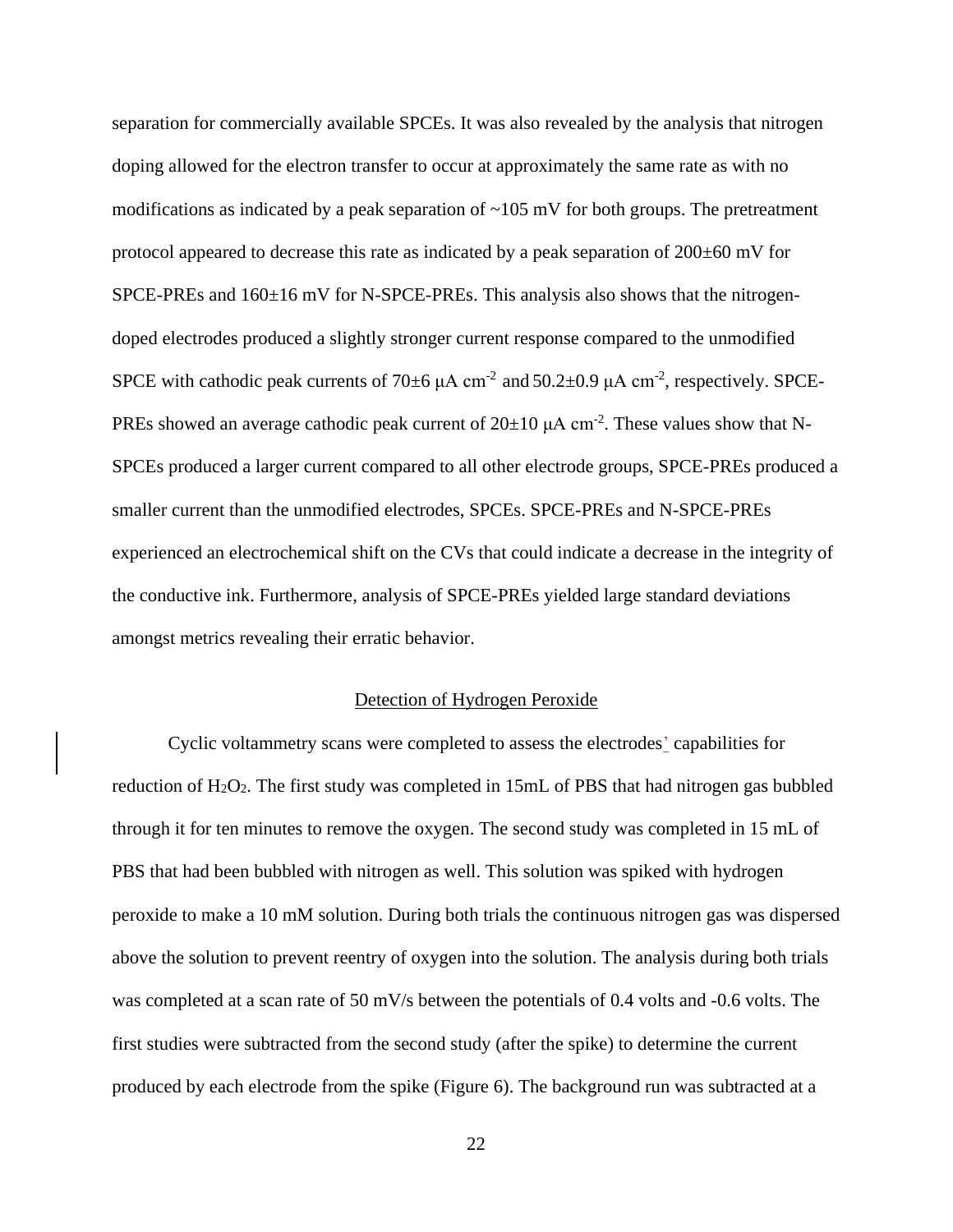potential of -0.3V. Three electrodes from each group were measured. It was observed that SPCEs measured  $26\pm3$   $\mu$ A cm<sup>-2</sup>, SPCE-PREs measured  $13\pm0$   $\mu$ A cm<sup>-2</sup>, N-SPCEs measured  $210\pm17$   $\mu$ A cm<sup>-2</sup>, and N-SPCE-PREs measured  $90\pm22 \mu A \text{ cm}^{-2}$ .



Figure 6: A.) CV Before and After H2O2 Spike with SPCE B.) CV Before and After H2O2 Spike with SPCE-PRE C.) CV Before and After H2O2 Spike with N-SPCE D.) CV Before and After H2O2 Spike with N-SPCE-PRE.

These results show that nitrogen doping is effective at improving the electrodes' ability to detect hydrogen peroxide confirming prior reported data<sup>24</sup>. These studies also show that the SPCE-PREs and N-SPCE-PREs performed poorly towards the detection of hydrogen peroxide as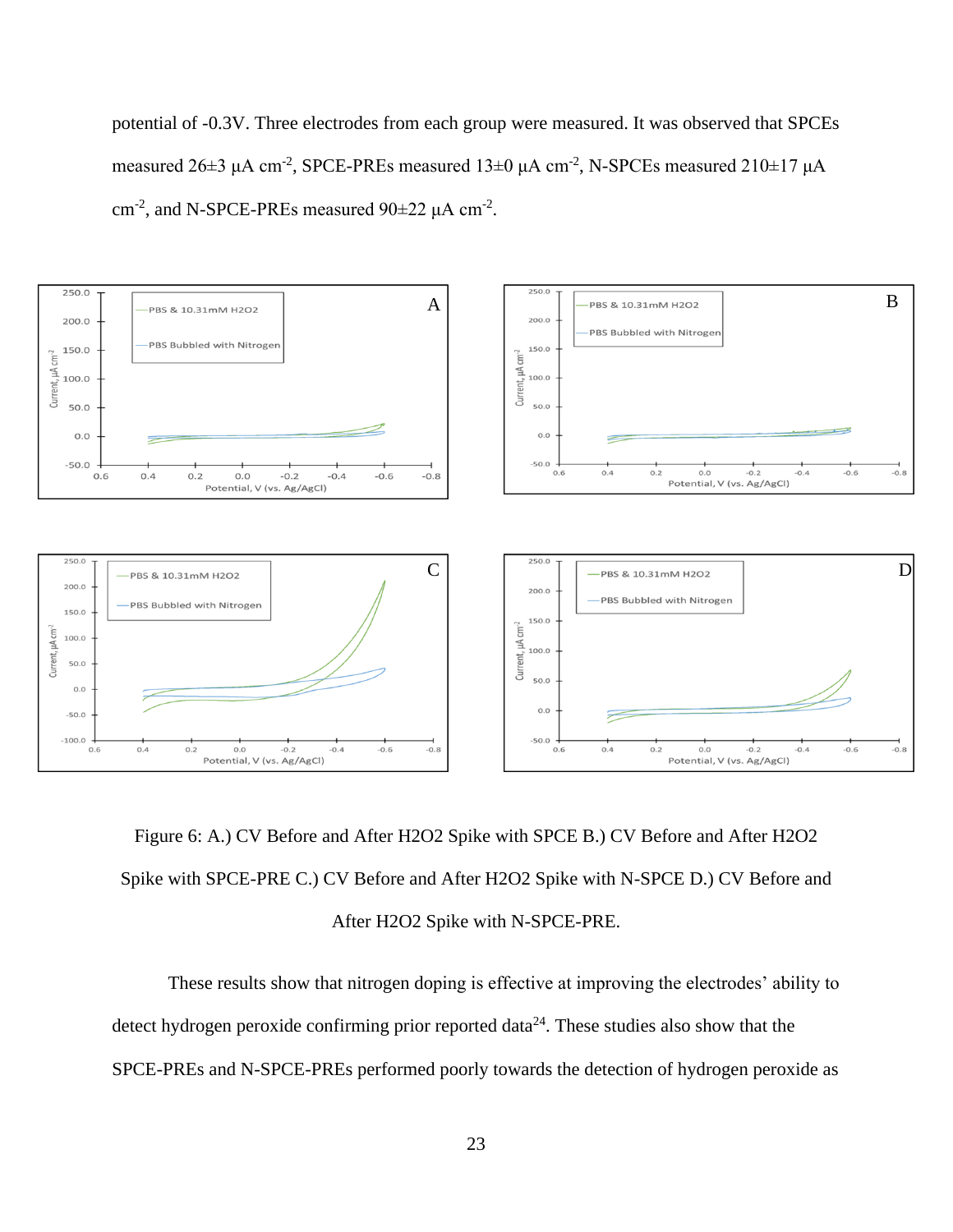their observed current after the spike was relatively close to that of the unmodified SPE. N-SPCEs in previous studies were reported to have a low sensitivity, and with these electrodes undergoing pretreatment preforming worse in this detection study it is logical to not proceed with amperometric studies to determine sensitivity as it can be assumed to be worse.<sup>24</sup>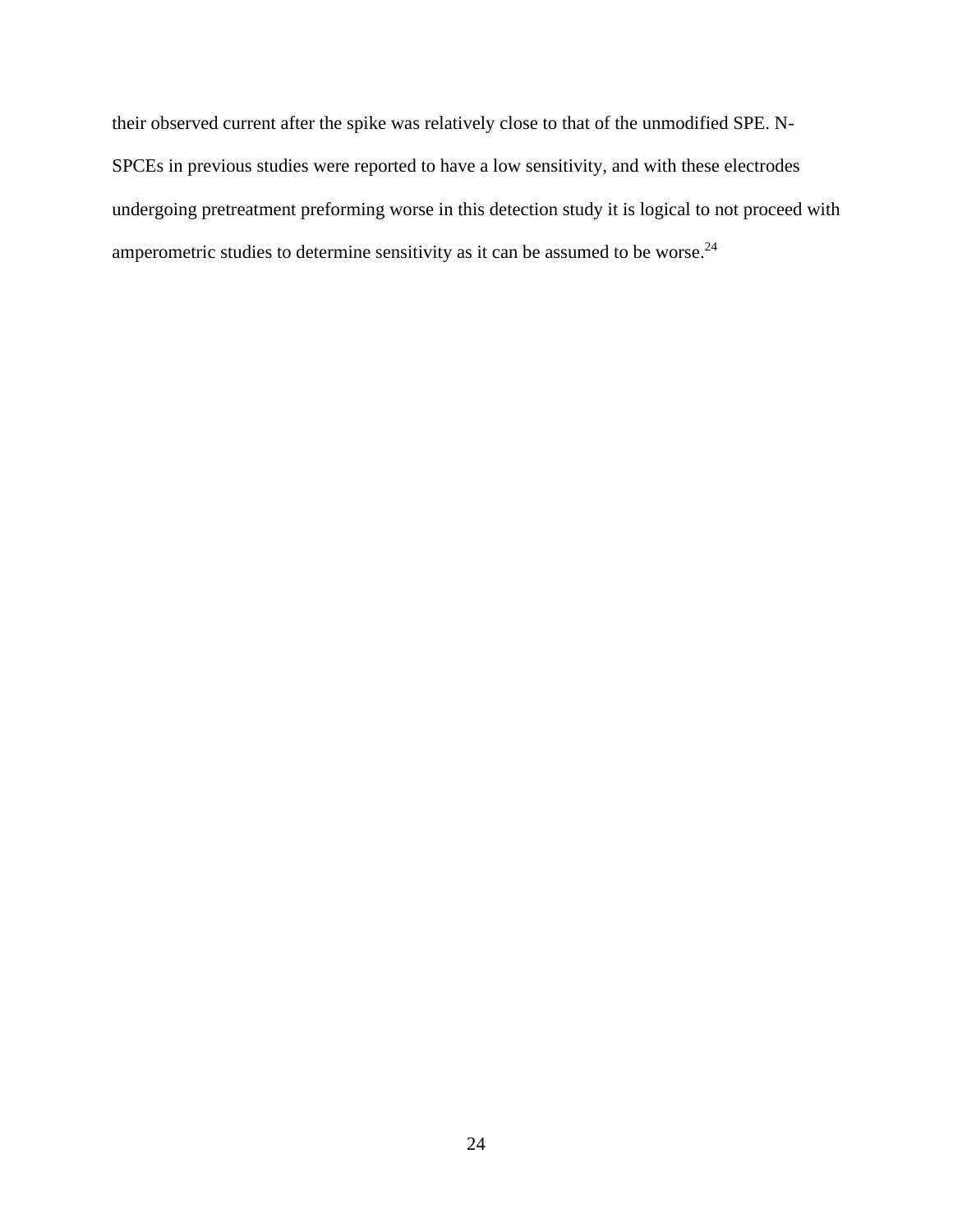#### CHAPTER 4

# CONCLUSIONS AND FUTURE WORK

#### Conclusions

<span id="page-25-1"></span><span id="page-25-0"></span>In this study, the results of the geometric to electroactive area ratio study indicate that the pre-treatment likely degrades the ink in some way. Based on degradation during fabrication, the binding between the ink and the cellulose acetate was likely altered, but it is also reasonable to assume the pretreatment promoted the formation of some surface interferant species, limiting its conductive ability. <sup>7</sup> Based on this same analysis and other testing shown in this study, it was concluded that N-doping likely improved the electrochemical behavior of the electrodes. Ndoped electrodes also proved to perform better for the detection of  $H_2O_2$ , as shown by the lower applied potential required for its reduction and the larger current produced by this reaction.

#### Future Work

<span id="page-25-2"></span>Following this project, other work will be completed to investigate additional modifications to enhancement protocols with both the same ink and with other ink options. These strategies include additional pretreatment strategies that have been proven to enhance the electrodes' ability to be both selective and sensitive towards H2O2 reduction. They also include other strategies for nitrogen doping that have been proven successful in similar standards. XPS will be conducted on electrodes that prove successful to further analyze their surface composition to better aid in understanding the linkage between these modifications and their efficacy.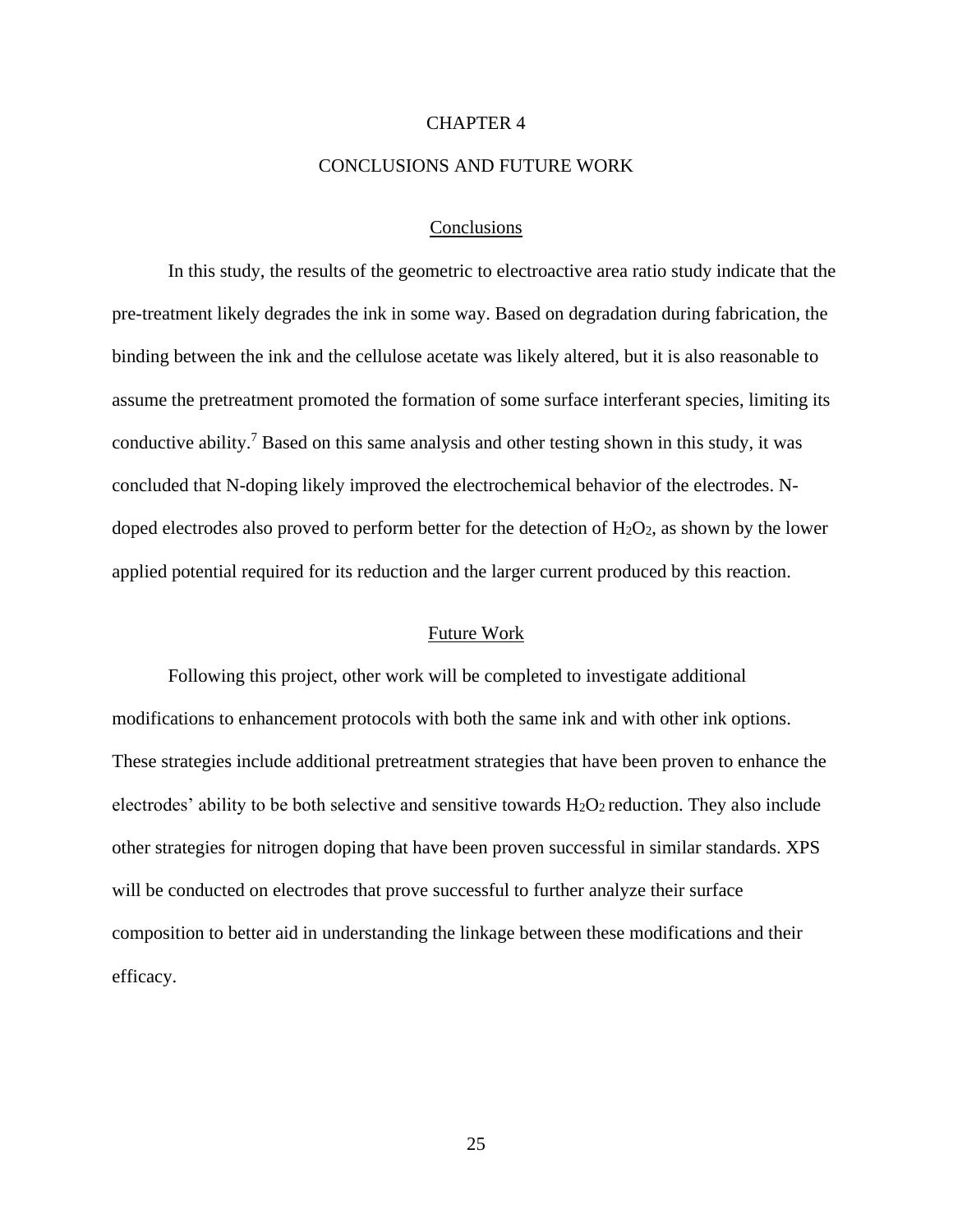# REFERENCES

- <span id="page-26-0"></span>(1) Simões, & Xavier, M. (2017). 6 - Electrochemical Sensors. In Nanoscience and its Applications (pp. 155–178). Elsevier Inc. https://doi.org/10.1016/B978-0-323-49780-0.00006-5
- (2) Merkoci. (2007). Electrochemical biosensing with nanoparticles. The FEBS Journal, 274(2), 310–316. https://doi.org/10.1111/j.1742-4658.2006.05603.x
- (3) García-Miranda Ferrari, Rowley-Neale, S. J., & Banks, C. E. (2021). Screen-printed electrodes: Transitioning the laboratory in-to-the field. Talanta Open, 3, 100032. https://doi.org/10.1016/j.talo.2021.100032
- (4) Cinti, Arduini, F., Moscone, D., Palleschi, G., & Killard, A. J. (2014). Development of a Hydrogen Peroxide Sensor Based on Screen-Printed Electrodes Modified with Inkjet-Printed Prussian Blue Nanoparticles. Sensors (Basel, Switzerland), 14(8), 14222–14234. https://doi.org/10.3390/s140814222
- (5) Ogbu, C. I.; Feng, X.; Dada, S. N.; Bishop, G. W. Screen-Printed Soft-Nitrided Carbon Electrodes for Detection of Hydrogen Peroxide. *Sensors (Switzerland)* **2019**, *19* (17), 1– 16. https://doi.org/10.3390/s19173741.
- (6) Renedo, Alonso-Lomillo, M. ., & Martínez, M. J. A. (2007). Recent developments in the field of screen-printed electrodes and their related applications. Talanta (Oxford), 73(2), 202–219. https://doi.org/10.1016/j.talanta.2007.03.050
- (7) Kadara, R. O.; Jenkinson, N.; Banks, C. E. Characterisation of Commercially Available Electrochemical Sensing Platforms. *Sensors Actuators, B Chem.* **2009**, *138* (2), 556–562. https://doi.org/10.1016/j.snb.2009.01.044.
- (8) Arduini, Di Nardo, F., Amine, A., Micheli, L., Palleschi, G., & Moscone, D. (2012). Carbon Black-Modified Screen-Printed Electrodes as Electroanalytical Tools. Electroanalysis (New York, N.Y.), 24(4), 743–751. https://doi.org/10.1002/elan.201100561
- (9) Roberts, Hamilton, K. L., & Sombers, L. A. (2011). Comparison of electrode materials for the detection of rapid hydrogen peroxide fluctuations using background-subtracted fast scan cyclic voltammetry. Analyst (London), 136(17), 3550–3556. https://doi.org/10.1039/c1an15337d
- (10) Bhalla, Jolly, P., Formisano, N., & Estrela, P. (2016). Introduction to biosensors. Essays in Biochemistry, 60(1), 1–8. https://doi.org/10.1042/EBC20150001
- (11) Grieshaber, MacKenzie, R., Voeroes, J., & Reimhult, E. (2008). Electrochemical biosensors - Sensor principles and architectures. Sensors (Basel, Switzerland), 8(3), 1400–1458. https://doi.org/10.3390/s8031400
- (12) Hwang, Lee, S., Seo, M., & Chung, T. D. (2018). Recent advances in electrochemical non-enzymatic glucose sensors – A review. Analytica Chimica Acta, 1033, 1–34. https://doi.org/10.1016/j.aca.2018.05.051
- (13) Yoo, & Lee, S.-Y. (2010). Glucose Biosensors: An Overview of Use in Clinical Practice. Sensors (Basel, Switzerland), 10(5), 4558–4576. https://doi.org/10.3390/s100504558
- (14) Ricci, F.; Amine, A.; Palleschi, G.; Moscone, D. Prussian Blue Based Screen Printed Biosensors with Improved Characteristics of Long-Term Lifetime and PH Stability. *Biosens. Bioelectron.* **2002**, *18* (2–3), 165–174. https://doi.org/10.1016/S0956-5663(02)00169-0.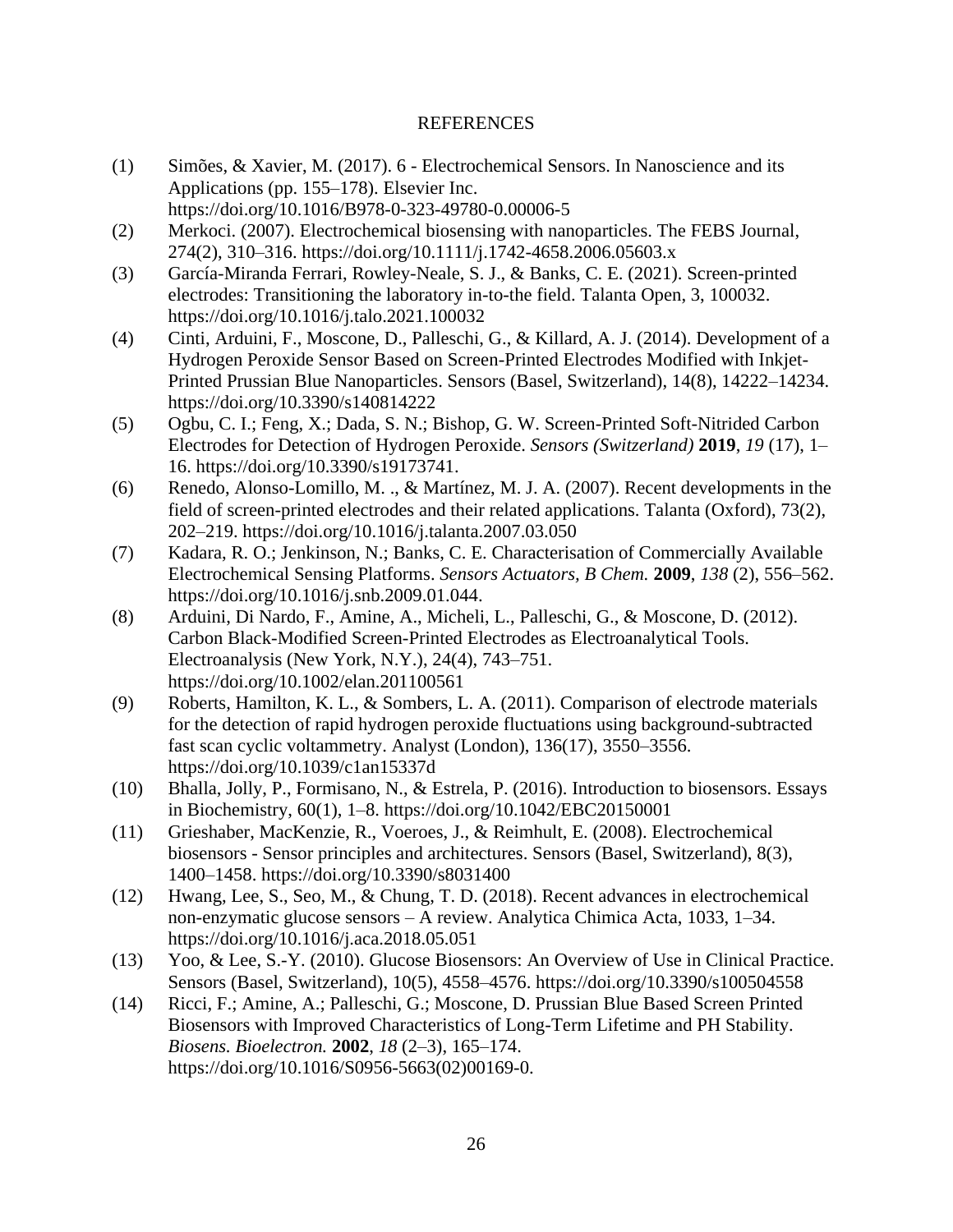- (15) Wei, Sun, J.-J., Xie, Y., Lin, C.-G., Wang, Y.-M., Yin, W.-H., & Chen, G.-N. (2007). Enhanced electrochemical performance at screen-printed carbon electrodes by a new pretreating procedure. Analytica Chimica Acta, 588(2), 297–303. https://doi.org/10.1016/j.aca.2007.02.006
- (16) Asefa, & Huang, X. (2017). Heteroatom‐Doped Carbon Materials for Electrocatalysis. Chemistry : a European Journal, 23(45), 10703–10713. https://doi.org/10.1002/chem.201700439
- (17) Wang, G., He, X., Wang, L. *et al.* Non-enzymatic electrochemical sensing of glucose. *Microchim Acta* **180,** 161–186 (2013). https://doi.org/10.1007/s00604-012-0923-1
- (18) Liu, B.; Yao, H.; Song, W.; Jin, L.; Mosa, I. M.; Rusling, J. F.; Suib, S. L.; He, J. Ligand-Free Noble Metal Nanocluster Catalysts on Carbon Supports via " Soft " Nitriding. **2016**. https://doi.org/10.1021/jacs.6b01702.
- (19) Mou, Z.; Chen, X.; Du, Y.; Wang, X.; Yang, P.; Wang, S. Forming Mechanism of Nitrogen Doped Graphene Prepared by Thermal Solid-State Reaction of Graphite Oxide and Urea. *Appl. Surf. Sci.* **2011**, *258* (5), 1704–1710. https://doi.org/10.1016/j.apsusc.2011.10.019.
- (20) Shi, L.; Niu, X.; Liu, T.; Zhao, H.; Lan, M. Electrocatalytic Sensing of Hydrogen Peroxide Using a Screen Printed Carbon Electrode Modified with Nitrogen-Doped Graphene Nanoribbons. *Microchim. Acta* **2015**, *182* (15–16), 2485–2493. https://doi.org/10.1007/s00604-015-1605-6.
- (21) Wu, P.; Du, P.; Zhang, H.; Cai, C. Microscopic Effects of the Bonding Configuration of Nitrogen-Doped Graphene on Its Reactivity toward Hydrogen Peroxide Reduction Reaction. *Phys. Chem. Chem. Phys.* **2013**, *15* (18), 6920–6928. https://doi.org/10.1039/c3cp50900a.
- (22) Shao, Y.; Zhang, S.; Engelhard, M. H.; Li, G.; Shao, G.; Wang, Y.; Liu, J.; Aksay, I. A.; Lin, Y. Nitrogen-Doped Graphene and Its Electrochemical Applications. *J. Mater. Chem.* **2010**, *20* (35), 7491–7496. https://doi.org/10.1039/c0jm00782j.
- (23) Xu, X.; Yuan, T.; Zhou, Y.; Li, Y.; Lu, J.; Tian, X.; Wang, D.; Wang, J. Facile Synthesis of Boron and Nitrogen-Doped Graphene as Efficient Electrocatalyst for the Oxygen Reduction Reaction in Alkaline Media. *Int. J. Hydrogen Energy* **2014**, *39* (28), 16043– 16052. https://doi.org/10.1016/j.ijhydene.2013.12.079.
- (24) Nkyaagye, e., 2021. *Facile Nitrogen-Doping of Screen-Printed Carbon Electrodes for Detection of Hydrogen Peroxide*. Masters. East Tennessee State University.
- (25) González-Sánchez, M. I.; Gómez-Monedero, B.; Agrisuelas, J.; Iniesta, J.; Valero, E. Highly Activated Screen-Printed Carbon Electrodes by Electrochemical Treatment with Hydrogen Peroxide. *Electrochem. commun.* **2018**, *91* (May), 36–40. https://doi.org/10.1016/j.elecom.2018.05.002.
- (26) Cui, Yoo, J., Lee, J., Yoo, J., Uhm, J., Cha, G., & Nam, H. (2001). Effect of pretreatment on the surface and electrochemical properties of screen-printed carbon paste electrodes. Analyst (London), 126(8), 1399–1403. https://doi.org/10.1039/b102934g
- (27) Bishop, G. W.; Ahiadu, B. K.; Smith, J. L.; Patterson, J. D. Use of Redox Probes for Characterization of Layer-by-Layer Gold Nanoparticle-Modified Screen-Printed Carbon Electrodes. *J. Electrochem. Soc.* **2017**, *164* (2), B23–B28. https://doi.org/10.1149/2.0431702jes.ren
- (28) Elgrishi, N.; Rountree, K. J.; McCarthy, B. D.; Rountree, E. S.; Eisenhart, T. T.;